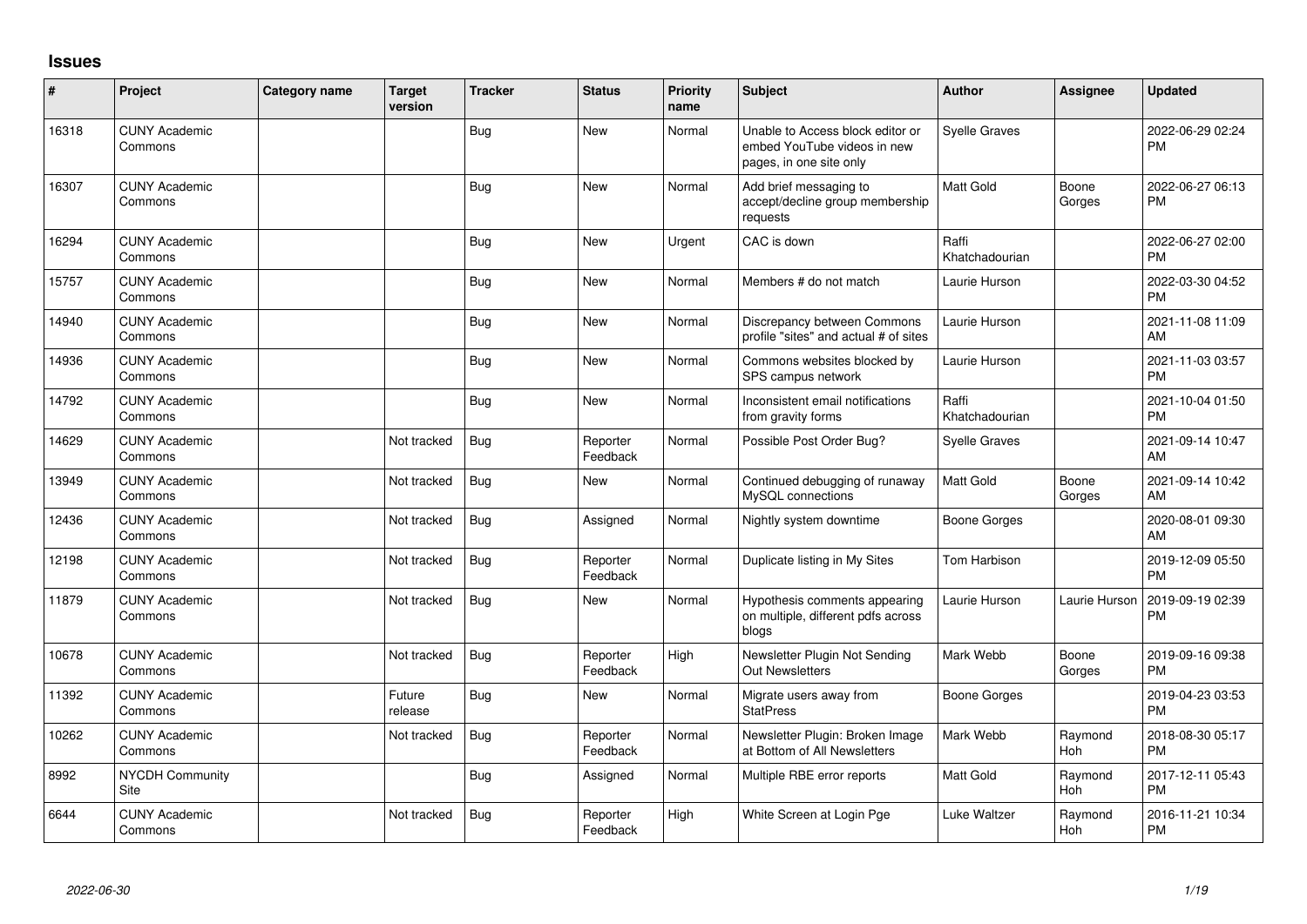| #     | Project                         | <b>Category name</b>       | <b>Target</b><br>version | <b>Tracker</b> | <b>Status</b>        | <b>Priority</b><br>name | <b>Subject</b>                                                                            | <b>Author</b>       | <b>Assignee</b>       | <b>Updated</b>                |
|-------|---------------------------------|----------------------------|--------------------------|----------------|----------------------|-------------------------|-------------------------------------------------------------------------------------------|---------------------|-----------------------|-------------------------------|
| 2618  | <b>NYCDH Community</b><br>Site  |                            |                          | Bug            | Assigned             | Low                     | Mark blogs as spam when created<br>by users marked as spam                                | Matt Gold           | Boone<br>Gorges       | 2013-06-09 11:38<br><b>PM</b> |
| 2576  | <b>NYCDH Community</b><br>Site  |                            |                          | Bug            | Hold                 | Low                     | Test Next Button in Javascript<br><b>Tutorial Under Activities</b>                        | <b>Mark Newton</b>  | Alex Gil              | 2013-05-18 02:55<br><b>PM</b> |
| 4972  | <b>CUNY Academic</b><br>Commons | Analytics                  | Not tracked              | Bug            | <b>New</b>           | Normal                  | <b>Newsletter Analytics</b>                                                               | Stephen Real        | <b>Matt Gold</b>      | 2015-12-09 12:54<br><b>PM</b> |
| 7022  | <b>CUNY Academic</b><br>Commons | Announcements              | Future<br>release        | Bug            | <b>New</b>           | Normal                  | Sitewide announcements should<br>be displayed on, and dismissable<br>from, mapped domains | <b>Boone Gorges</b> | Boone<br>Gorges       | 2018-03-22 10:18<br>AM        |
| 5691  | <b>CUNY Academic</b><br>Commons | <b>Blogs (BuddyPress)</b>  | Future<br>release        | Bug            | Assigned             | High                    | Differing numbers on Sites display                                                        | <b>Matt Gold</b>    | Raymond<br>Hoh        | 2016-06-13 01:37<br><b>PM</b> |
| 11243 | <b>CUNY Academic</b><br>Commons | BuddyPress (misc)          | Future<br>release        | Bug            | <b>New</b>           | Normal                  | Audit bp-custom.php                                                                       | Ravmond Hoh         | Raymond<br>Hoh        | 2022-04-26 11:59<br>AM        |
| 9060  | <b>CUNY Academic</b><br>Commons | Commons In A Box           | Not tracked              | <b>Bug</b>     | Hold                 | Normal                  | Problems with CBox image library<br>/ upload                                              | Lisa Rhody          | Raymond<br>Hoh        | 2018-01-10 03:26<br><b>PM</b> |
| 12438 | <b>CUNY Academic</b><br>Commons | Courses                    | Not tracked              | <b>Bug</b>     | <b>New</b>           | Normal                  | Site appearing twice                                                                      | Laurie Hurson       | Boone<br>Gorges       | 2020-02-18 01:34<br><b>PM</b> |
| 11556 | <b>CUNY Academic</b><br>Commons | Courses                    | Not tracked              | Bug            | Reporter<br>Feedback | Normal                  | Instructor name given in course<br>listing                                                | Tom Harbison        |                       | 2019-06-25 04:12<br><b>PM</b> |
| 16199 | <b>CUNY Academic</b><br>Commons | <b>Directories</b>         | 2.0.3                    | Bug            | <b>New</b>           | Normal                  | Removed "Semester" Filter from<br><b>Courses Directory</b>                                | Laurie Hurson       | Boone<br>Gorges       | 2022-06-29 11:32<br>AM        |
| 14496 | <b>CUNY Academic</b><br>Commons | Domain Mapping             | Future<br>release        | Bug            | <b>New</b>           | Normal                  | Mapped domain SSO uses<br>third-party cookies                                             | Raymond Hoh         | Raymond<br><b>Hoh</b> | 2021-05-24 04:03<br><b>PM</b> |
| 11971 | <b>CUNY Academic</b><br>Commons | <b>Email Notifications</b> | Future<br>release        | Bug            | Reporter<br>Feedback | Low                     | Pictures obscured in emailed post<br>notifications                                        | Marilyn Weber       | Raymond<br>Hoh        | 2019-11-21 01:14<br><b>PM</b> |
| 9979  | <b>CUNY Academic</b><br>Commons | <b>Email Notifications</b> | Not tracked              | <b>Bug</b>     | Reporter<br>Feedback | Normal                  | Reports of slow email activation<br>emails                                                | Matt Gold           | Boone<br>Gorges       | 2018-08-29 09:40<br><b>PM</b> |
| 6749  | <b>CUNY Academic</b><br>Commons | Events                     | Future<br>release        | Bug            | <b>New</b>           | Low                     | BPEO iCal request can trigger<br>very large number of DB queries                          | <b>Boone Gorges</b> | Raymond<br>Hoh        | 2016-11-15 10:09<br><b>PM</b> |
| 4438  | <b>CUNY Academic</b><br>Commons | Events                     | Future<br>release        | Bug            | Assigned             | Normal                  | Events Calendar - Export<br><b>Recurring Events</b>                                       | scott voth          | Daniel Jones          | 2016-05-23 04:25<br><b>PM</b> |
| 5317  | <b>CUNY Academic</b><br>Commons | Group Blogs                | Not tracked              | <b>Bug</b>     | Reporter<br>Feedback | Normal                  | Notifications of New Post Didn't<br>Come                                                  | Luke Waltzer        | Samantha<br>Raddatz   | 2016-03-21 10:41<br><b>PM</b> |
| 13457 | <b>CUNY Academic</b><br>Commons | Group Forums               | 2.0.3                    | Bug            | <b>New</b>           | High                    | Forum post not sending<br>notifications                                                   | Filipa Calado       | Raymond<br>Hoh        | 2022-06-29 11:32<br>AM        |
| 13328 | <b>CUNY Academic</b><br>Commons | Group Forums               | Not tracked              | Bug            | Reporter<br>Feedback | Normal                  | cross-posting in two related<br>groups                                                    | Marilyn Weber       | Raymond<br>Hoh        | 2020-09-15 10:39<br><b>PM</b> |
| 9835  | <b>CUNY Academic</b><br>Commons | Group Forums               | Future<br>release        | <b>Bug</b>     | Assigned             | Normal                  | add a "like" function?                                                                    | Marilyn Weber       | <b>Erik Trainer</b>   | 2018-06-05 01:49<br><b>PM</b> |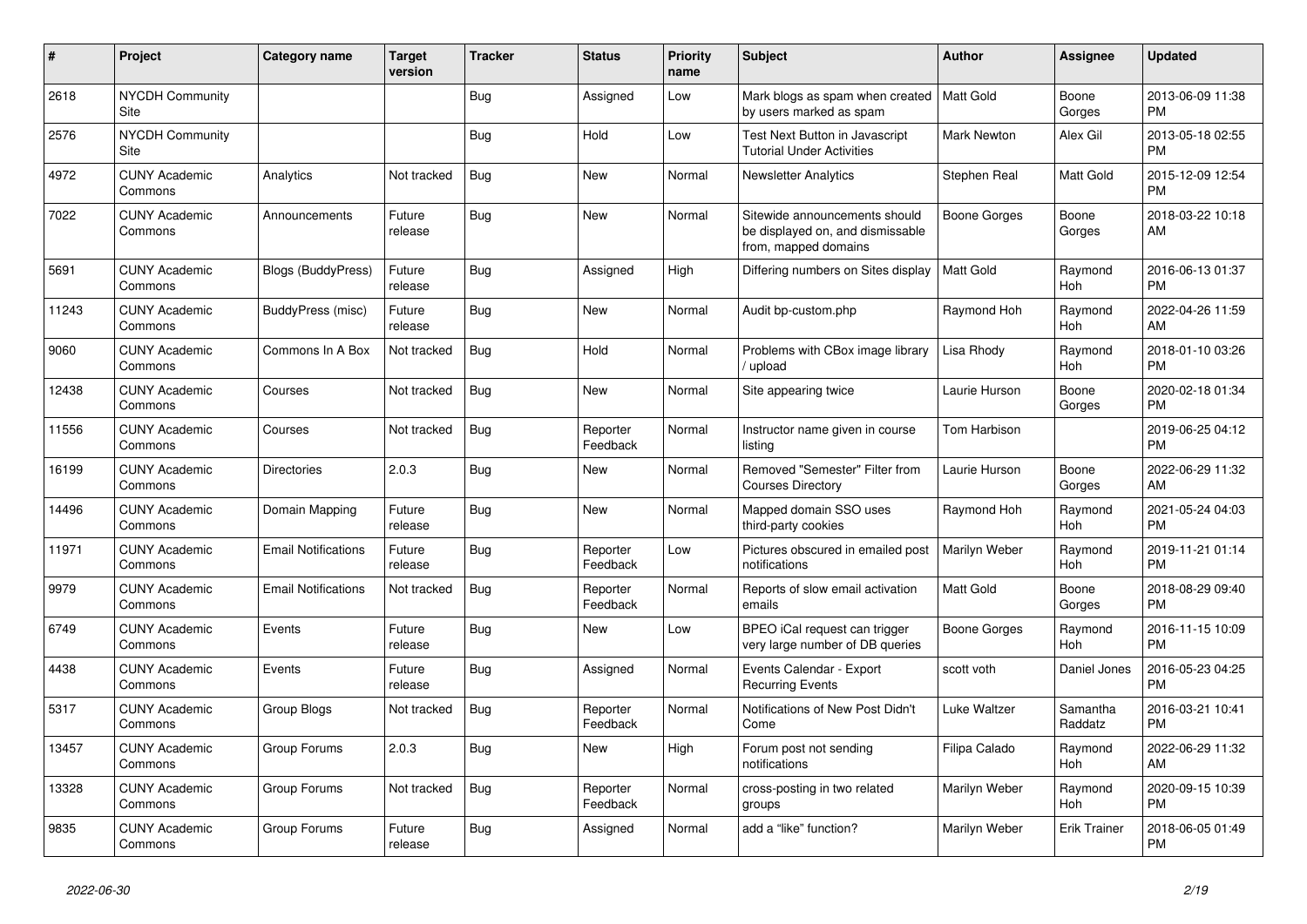| $\pmb{\#}$ | Project                         | <b>Category name</b>    | <b>Target</b><br>version | <b>Tracker</b> | <b>Status</b>        | <b>Priority</b><br>name | <b>Subject</b>                                                              | <b>Author</b>           | Assignee        | <b>Updated</b>                |
|------------|---------------------------------|-------------------------|--------------------------|----------------|----------------------|-------------------------|-----------------------------------------------------------------------------|-------------------------|-----------------|-------------------------------|
| 7928       | <b>CUNY Academic</b><br>Commons | Group Forums            | Not tracked              | <b>Bug</b>     | New                  | Normal                  | Duplicate Forum post                                                        | Luke Waltzer            | Raymond<br>Hoh  | 2017-04-11 09:27<br><b>PM</b> |
| 5268       | <b>CUNY Academic</b><br>Commons | Group Forums            | Future<br>release        | Bug            | Assigned             | Normal                  | Long-time to post to multiple<br>groups                                     | Luke Waltzer            | Daniel Jones    | 2016-09-07 06:31<br><b>PM</b> |
| 3419       | <b>CUNY Academic</b><br>Commons | Group Invitations       | 1.6.14                   | <b>Bug</b>     | Testing<br>Required  | Normal                  | Neatening the display of<br>messages on group requests                      | Matt Gold               | Boone<br>Gorges | 2014-09-01 09:29<br><b>PM</b> |
| 6995       | <b>CUNY Academic</b><br>Commons | Home Page               | Not tracked              | Bug            | Assigned             | Normal                  | member filter on homepage not<br>working                                    | Matt Gold               | Raymond<br>Hoh  | 2016-12-11 09:46<br><b>PM</b> |
| 4535       | <b>CUNY Academic</b><br>Commons | My Commons              | Future<br>release        | Bug            | New                  | Low                     | My Commons filter issue                                                     | scott voth              | Raymond<br>Hoh  | 2015-09-01 11:17<br>AM        |
| 8440       | <b>CUNY Academic</b><br>Commons | Onboarding              | Not tracked              | Bug            | New                  | Normal                  | Create Test Email Accounts for<br><b>Onboarding Project</b>                 | Stephen Real            | Stephen Real    | 2017-08-01 09:49<br><b>PM</b> |
| 15242      | <b>CUNY Academic</b><br>Commons | Performance             | Not tracked              | Bug            | Reporter<br>Feedback | Normal                  | Slugist site                                                                | Raffi<br>Khatchadourian | Boone<br>Gorges | 2022-02-07 11:14<br>AM        |
| 14908      | <b>CUNY Academic</b><br>Commons | Performance             |                          | <b>Bug</b>     | <b>New</b>           | Normal                  | Stale object cache on cdev                                                  | Raymond Hoh             | Boone<br>Gorges | 2021-12-07 09:45<br>AM        |
| 10794      | <b>CUNY Academic</b><br>Commons | Performance             | Not tracked              | <b>Bug</b>     | New                  | Normal                  | Memcached connection<br>occasionally breaks                                 | Boone Gorges            | Boone<br>Gorges | 2018-12-06 03:30<br><b>PM</b> |
| 5827       | <b>CUNY Academic</b><br>Commons | <b>Public Portfolio</b> | Future<br>release        | Bug            | Assigned             | Normal                  | Academic Interests square bracket<br>links not working                      | scott voth              | Chris Stein     | 2016-08-11 11:59<br><b>PM</b> |
| 16177      | <b>CUNY Academic</b><br>Commons | Reply By Email          |                          | Bug            | <b>New</b>           | Normal                  | Switch to Inbound mode for RBE                                              | Raymond Hoh             | Raymond<br>Hoh  | 2022-05-30 04:32<br><b>PM</b> |
| 13430      | <b>CUNY Academic</b><br>Commons | Reply By Email          | Not tracked              | Bug            | New                  | Normal                  | Delay in RBE                                                                | Luke Waltzer            | Raymond<br>Hoh  | 2020-10-13 11:16<br>AM        |
| 8991       | <b>CUNY Academic</b><br>Commons | Reply By Email          | Not tracked              | Bug            | Hold                 | Normal                  | RBE duplicate email message<br>issue                                        | Matt Gold               | Raymond<br>Hoh  | 2018-02-18 08:53<br><b>PM</b> |
| 6671       | <b>CUNY Academic</b><br>Commons | Reply By Email          | Not tracked              | <b>Bug</b>     | Assigned             | Normal                  | "Post too often" RBE error<br>message                                       | Matt Gold               | Raymond<br>Hoh  | 2016-11-11 09:55<br>AM        |
| 13331      | <b>CUNY Academic</b><br>Commons | Site cloning            | Future<br>release        | Bug            | New                  | Normal                  | Combine Site Template and Clone<br>operations                               | <b>Boone Gorges</b>     | Jeremy Felt     | 2021-11-19 12:39<br><b>PM</b> |
| 7981       | <b>CUNY Academic</b><br>Commons | Social Paper            | Future<br>release        | <b>Bug</b>     | New                  | Normal                  | Social Paper comments should<br>not go to spam                              | Luke Waltzer            | Boone<br>Gorges | 2018-04-16 03:52<br><b>PM</b> |
| 7663       | <b>CUNY Academic</b><br>Commons | Social Paper            | Future<br>release        | Bug            | <b>New</b>           | Normal                  | Social Paper notifications not<br>formatted correctly on secondary<br>sites | <b>Boone Gorges</b>     | Boone<br>Gorges | 2018-04-16 03:52<br><b>PM</b> |
| 5488       | <b>CUNY Academic</b><br>Commons | Social Paper            | Future<br>release        | <b>Bug</b>     | New                  | Normal                  | Add a "last edited by" field to<br>Social Paper group directories           | Boone Gorges            |                 | 2016-04-21 10:05<br><b>PM</b> |
| 5282       | <b>CUNY Academic</b><br>Commons | Social Paper            | Future<br>release        | <b>Bug</b>     | New                  | Normal                  | Replying via email directs to paper<br>but not individual comment.          | Marilyn Weber           | Raymond<br>Hoh  | 2016-03-02 01:48<br><b>PM</b> |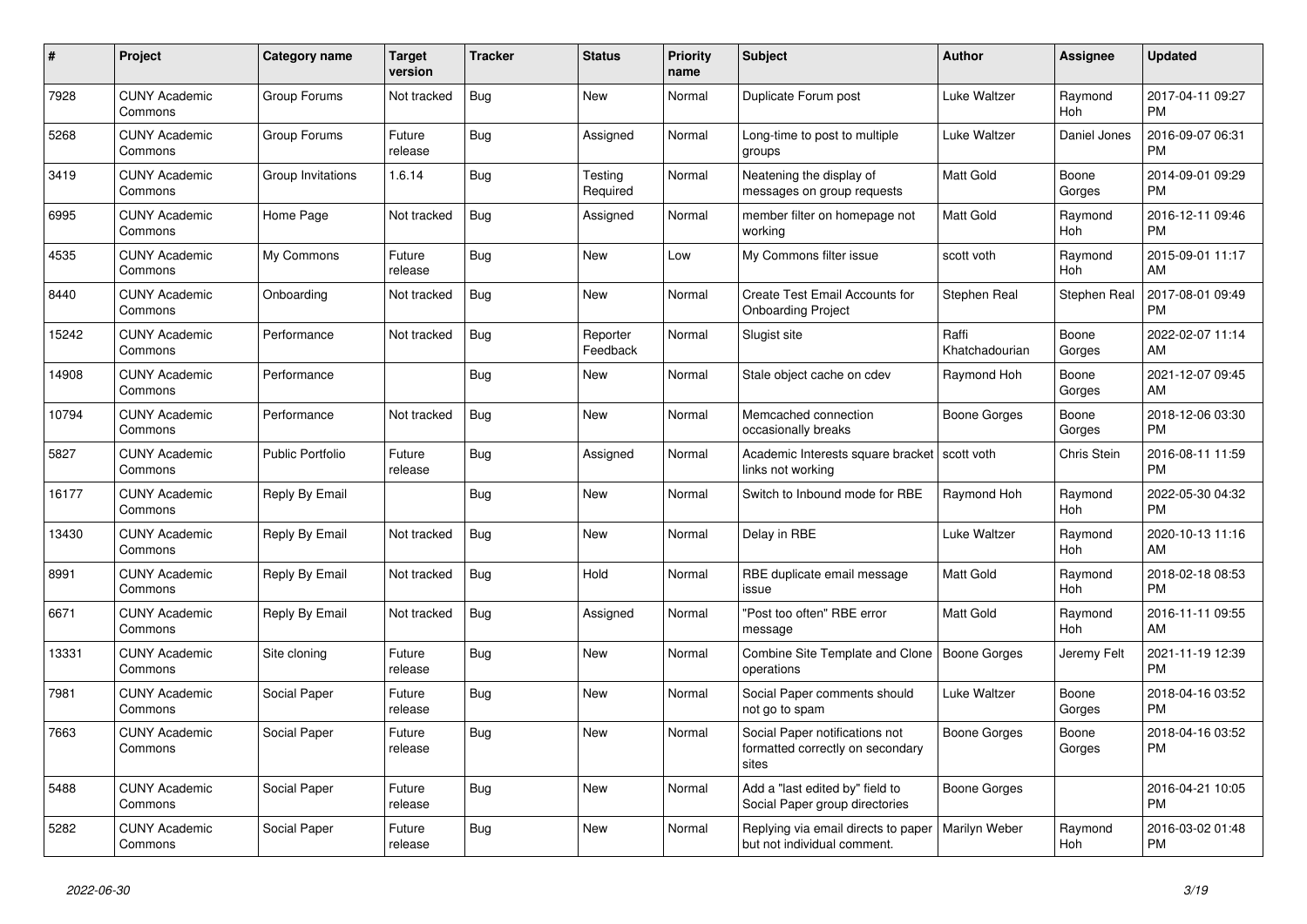| $\#$  | Project                         | Category name            | <b>Target</b><br>version | <b>Tracker</b> | <b>Status</b>        | <b>Priority</b><br>name | <b>Subject</b>                                                                                               | Author                  | Assignee              | <b>Updated</b>                |
|-------|---------------------------------|--------------------------|--------------------------|----------------|----------------------|-------------------------|--------------------------------------------------------------------------------------------------------------|-------------------------|-----------------------|-------------------------------|
| 4661  | <b>CUNY Academic</b><br>Commons | User Experience          | Future<br>release        | Bug            | Assigned             | Normal                  | <b>Simplify Events text</b>                                                                                  | <b>Matt Gold</b>        | Samantha<br>Raddatz   | 2015-10-02 09:06<br><b>PM</b> |
| 8675  | <b>CUNY Academic</b><br>Commons | User Onboarding          | Future<br>release        | Bug            | Reporter<br>Feedback | Low                     | Add new User search screen calls<br>for the input of email address but<br>doesn't work with one              | Paul Hebert             | Boone<br>Gorges       | 2017-10-11 11:17<br>AM        |
| 14483 | <b>CUNY Academic</b><br>Commons | WordPress - Media        | Not tracked              | <b>Bug</b>     | Reporter<br>Feedback | Normal                  | Wordpress PDF Embed Stopped<br>Working after JITP Media Clone                                                | Patrick DeDauw          | Boone<br>Gorges       | 2021-05-20 01:51<br><b>PM</b> |
| 16255 | <b>CUNY Academic</b><br>Commons | WordPress (misc)         |                          | Bug            | <b>New</b>           | Normal                  | Need to define 'MULTISITE'<br>constant in wp-config.php                                                      | Raymond Hoh             |                       | 2022-06-19 09:31<br>AM        |
| 16245 | <b>CUNY Academic</b><br>Commons | WordPress (misc)         |                          | Bug            | Reporter<br>Feedback | Normal                  | Save Button missing on<br>WordPress Profile page                                                             | scott voth              | Raymond<br>Hoh        | 2022-06-16 03:09<br><b>PM</b> |
| 14113 | <b>CUNY Academic</b><br>Commons | WordPress (misc)         | Future<br>release        | Bug            | Hold                 | Normal                  | Block Editor Not Working on this<br>page - Json error                                                        | scott voth              | Boone<br>Gorges       | 2021-03-05 11:01<br>AM        |
| 11024 | <b>CUNY Academic</b><br>Commons | WordPress (misc)         | Future<br>release        | Bug            | <b>New</b>           | Normal                  | Subsites should not show "you<br>should update your .htaccess<br>now" notice after permalink setting<br>save | <b>Boone Gorges</b>     |                       | 2019-01-28 01:35<br><b>PM</b> |
| 10040 | <b>CUNY Academic</b><br>Commons | WordPress (misc)         | Not tracked              | Bug            | Reporter<br>Feedback | Normal                  | User doesn't see full list of themes                                                                         | <b>Matt Gold</b>        | Boone<br>Gorges       | 2018-07-25 10:12<br>AM        |
| 9346  | <b>CUNY Academic</b><br>Commons | WordPress (misc)         | Not tracked              | <b>Bug</b>     | <b>New</b>           | Normal                  | Clone cetls.bmcc.cuny.edu for<br>development                                                                 | Owen Roberts            | Raymond<br>Hoh        | 2018-03-06 05:35<br><b>PM</b> |
| 6755  | <b>CUNY Academic</b><br>Commons | WordPress (misc)         | Future<br>release        | Bug            | <b>New</b>           | Normal                  | Cannot Deactivate Plugin                                                                                     | Laura Kane              |                       | 2016-11-16 01:12<br><b>PM</b> |
| 4388  | <b>CUNY Academic</b><br>Commons | WordPress (misc)         | Future<br>release        | Bug            | Assigned             | Normal                  | Repeated request for<br>authentication.                                                                      | Alice.Lynn<br>McMichael | Raymond<br>Hoh        | 2015-08-11 07:35<br><b>PM</b> |
| 2167  | <b>CUNY Academic</b><br>Commons | WordPress (misc)         | Future<br>release        | <b>Bug</b>     | Assigned             | Normal                  | CAC-Livestream Plugin Issues                                                                                 | Michael Smith           | Dominic<br>Giglio     | 2015-01-02 03:06<br><b>PM</b> |
| 16319 | <b>CUNY Academic</b><br>Commons | <b>WordPress Plugins</b> | 2.0.3                    | Bug            | New                  | Normal                  | Request for Events Calendar Pro<br>5.14.2 update                                                             | Raymond Hoh             | Raymond<br>Hoh        | 2022-06-29 03:24<br><b>PM</b> |
| 11649 | <b>CUNY Academic</b><br>Commons | <b>WordPress Plugins</b> | 2.0.3                    | Bug            | In Progress          | Normal                  | CC license displayed on every<br>page                                                                        | Gina Cherry             | Raymond<br><b>Hoh</b> | 2022-06-29 11:32<br>AM        |
| 15516 | <b>CUNY Academic</b><br>Commons | <b>WordPress Plugins</b> |                          | Bug            | Reporter<br>Feedback | Normal                  | Can't publish or save draft of post<br>on wordpress.com                                                      | Raffi<br>Khatchadourian | Raymond<br>Hoh        | 2022-03-02 05:52<br><b>PM</b> |
| 14987 | <b>CUNY Academic</b><br>Commons | <b>WordPress Plugins</b> | Future<br>release        | <b>Bug</b>     | <b>New</b>           | Normal                  | Elementor update causes<br>database freeze-up                                                                | <b>Boone Gorges</b>     | Boone<br>Gorges       | 2021-11-29 12:02<br><b>PM</b> |
| 12573 | <b>CUNY Academic</b><br>Commons | <b>WordPress Plugins</b> | Future<br>release        | Bug            | <b>New</b>           | Normal                  | <b>CommentPress Core Issues</b>                                                                              | scott voth              |                       | 2020-03-24 04:32<br><b>PM</b> |
| 11415 | <b>CUNY Academic</b><br>Commons | <b>WordPress Plugins</b> | Not tracked              | <b>Bug</b>     | Reporter<br>Feedback | Normal                  | <b>Blog Subscriptions in Jetpack</b>                                                                         | Laurie Hurson           |                       | 2019-05-14 10:34<br>AM        |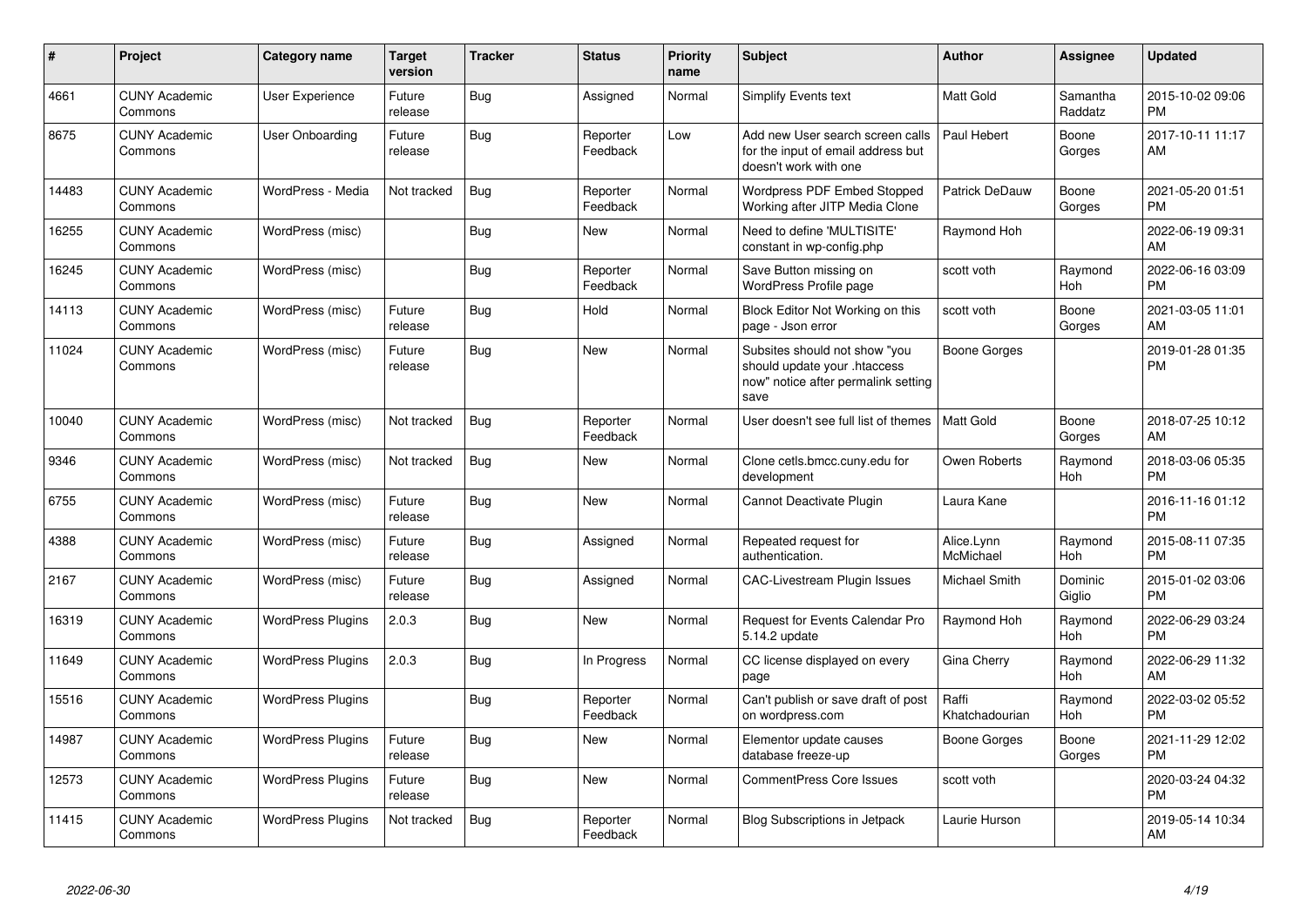| #     | Project                                                                 | <b>Category name</b>     | <b>Target</b><br>version | <b>Tracker</b> | <b>Status</b>        | Priority<br>name | <b>Subject</b>                                                                                | Author                  | <b>Assignee</b>     | <b>Updated</b>                |
|-------|-------------------------------------------------------------------------|--------------------------|--------------------------|----------------|----------------------|------------------|-----------------------------------------------------------------------------------------------|-------------------------|---------------------|-------------------------------|
| 11120 | <b>CUNY Academic</b><br>Commons                                         | <b>WordPress Plugins</b> | Not tracked              | <b>Bug</b>     | Reporter<br>Feedback | Normal           | Events Manager Events Not<br>Showing Up                                                       | Mark Webb               |                     | 2019-02-27 04:10<br>PM.       |
| 9926  | <b>CUNY Academic</b><br>Commons                                         | <b>WordPress Plugins</b> | Future<br>release        | <b>Bug</b>     | New                  | Normal           | twitter-mentions-as-comments<br>cron jobs can run long                                        | <b>Boone Gorges</b>     | Boone<br>Gorges     | 2018-10-24 12:34<br><b>PM</b> |
| 9289  | <b>CUNY Academic</b><br>Commons                                         | <b>WordPress Plugins</b> | Future<br>release        | <b>Bug</b>     | Reporter<br>Feedback | Normal           | Email Users Plugin                                                                            | Laurie Hurson           | Boone<br>Gorges     | 2018-10-24 12:34<br><b>PM</b> |
| 9515  | <b>CUNY Academic</b><br>Commons                                         | <b>WordPress Plugins</b> | Not tracked              | Bug            | Reporter<br>Feedback | Normal           | Text to Speech plugin - "More<br>Slowly" checkbox not working                                 | scott voth              | Boone<br>Gorges     | 2018-06-13 02:26<br><b>PM</b> |
| 6356  | <b>CUNY Academic</b><br>Commons                                         | <b>WordPress Plugins</b> | Future<br>release        | Bug            | Reporter<br>Feedback | Low              | Should Subscribe2 be<br>deprecated?                                                           | Luke Waltzer            |                     | 2017-03-20 12:20<br><b>PM</b> |
| 3939  | <b>CUNY Academic</b><br>Commons                                         | <b>WordPress Plugins</b> | Future<br>release        | Bug            | Hold                 | Normal           | Activity stream support for<br>Co-Authors Plus plugin                                         | Raymond Hoh             | Raymond<br>Hoh      | 2015-11-09 06:13<br><b>PM</b> |
| 3691  | <b>CUNY Academic</b><br>Commons                                         | <b>WordPress Plugins</b> | Future<br>release        | Bug            | <b>New</b>           | Normal           | <b>WPMU Domain Mapping</b><br>Debugging on cdev                                               | Raymond Hoh             | Matt Gold           | 2014-12-12 09:04<br>AM        |
| 12360 | <b>CUNY Academic</b><br>Commons                                         | <b>WordPress Themes</b>  | Not tracked              | <b>Bug</b>     | Reporter<br>Feedback | Normal           | site just says "DANTE We are<br>currently in maintenance mode,<br>please check back shortly." | Marilyn Weber           |                     | 2020-02-04 12:13<br><b>PM</b> |
| 10769 | <b>CUNY Academic</b><br>Commons                                         | <b>WordPress Themes</b>  | Not tracked              | Bug            | Reporter<br>Feedback | Normal           | 2011 Theme Sidebar                                                                            | Mark Webb               |                     | 2018-12-04 04:09<br><b>PM</b> |
| 15613 | <b>CUNY Academic</b><br>Commons                                         |                          | 2.0.3                    | Feature        | Reporter<br>Feedback | Normal           | Adding "Passster" plugin                                                                      | Laurie Hurson           |                     | 2022-06-29 11:32<br>AM        |
| 16290 | <b>CUNY Academic</b><br>Commons                                         |                          |                          | Feature        | Reporter<br>Feedback | Normal           | Add Table Of Contents Block<br>plug-in                                                        | Raffi<br>Khatchadourian |                     | 2022-06-24 10:26<br>AM        |
| 15883 | <b>CUNY Academic</b><br>Commons                                         |                          | 2.1.0                    | Feature        | New                  | Normal           | Release BPGES update                                                                          | Boone Gorges            | Boone<br>Gorges     | 2022-05-26 10:39<br>AM        |
| 16092 | <b>CUNY Academic</b><br>Commons                                         |                          | Future<br>release        | Feature        | Hold                 | Normal           | Don't show main site in Site<br>search results                                                | Boone Gorges            | Boone<br>Gorges     | 2022-05-17 03:12<br><b>PM</b> |
| 15923 | <b>CUNY Academic</b><br>Commons                                         |                          | Not tracked              | Feature        | Reporter<br>Feedback | Normal           | <b>Bellows Plugin Adjustments</b>                                                             | Laurie Hurson           |                     | 2022-04-20 10:10<br>AM        |
| 14394 | <b>CUNY Academic</b><br>Commons                                         |                          | Not tracked              | Feature        | New                  | Normal           | Commons News Site - redesign                                                                  | scott voth              | scott voth          | 2021-09-14 10:46<br>AM        |
| 13912 | <b>CUNY Academic</b><br>Commons                                         |                          | Not tracked              | Feature        | Hold                 | Low              | posting "missed schedule"                                                                     | Marilyn Weber           |                     | 2021-02-23 10:46<br>AM        |
| 11968 | JustPublics@365<br>MediaCamp                                            |                          |                          | Feature        | New                  | Normal           | Nanoscience Retractable Display<br>Unit                                                       | Donald Cherry           | Bonnie<br>Eissner   | 2021-02-19 08:50<br>AM        |
| 12911 | <b>CUNY Academic</b><br>Commons                                         |                          | Not tracked              | Feature        | New                  | Normal           | Block access to xmlrpc.php based<br>on User-Agent                                             | Boone Gorges            | Boone<br>Gorges     | 2020-06-09 05:12<br><b>PM</b> |
| 12062 | AD/O365 Transition<br>from NonMatric to<br><b>Matriculated Students</b> |                          |                          | Feature        | In Progress          | Normal           | create solution and console<br>project                                                        | Emilio Rodriguez        | Emilio<br>Rodriguez | 2019-11-12 03:56<br><b>PM</b> |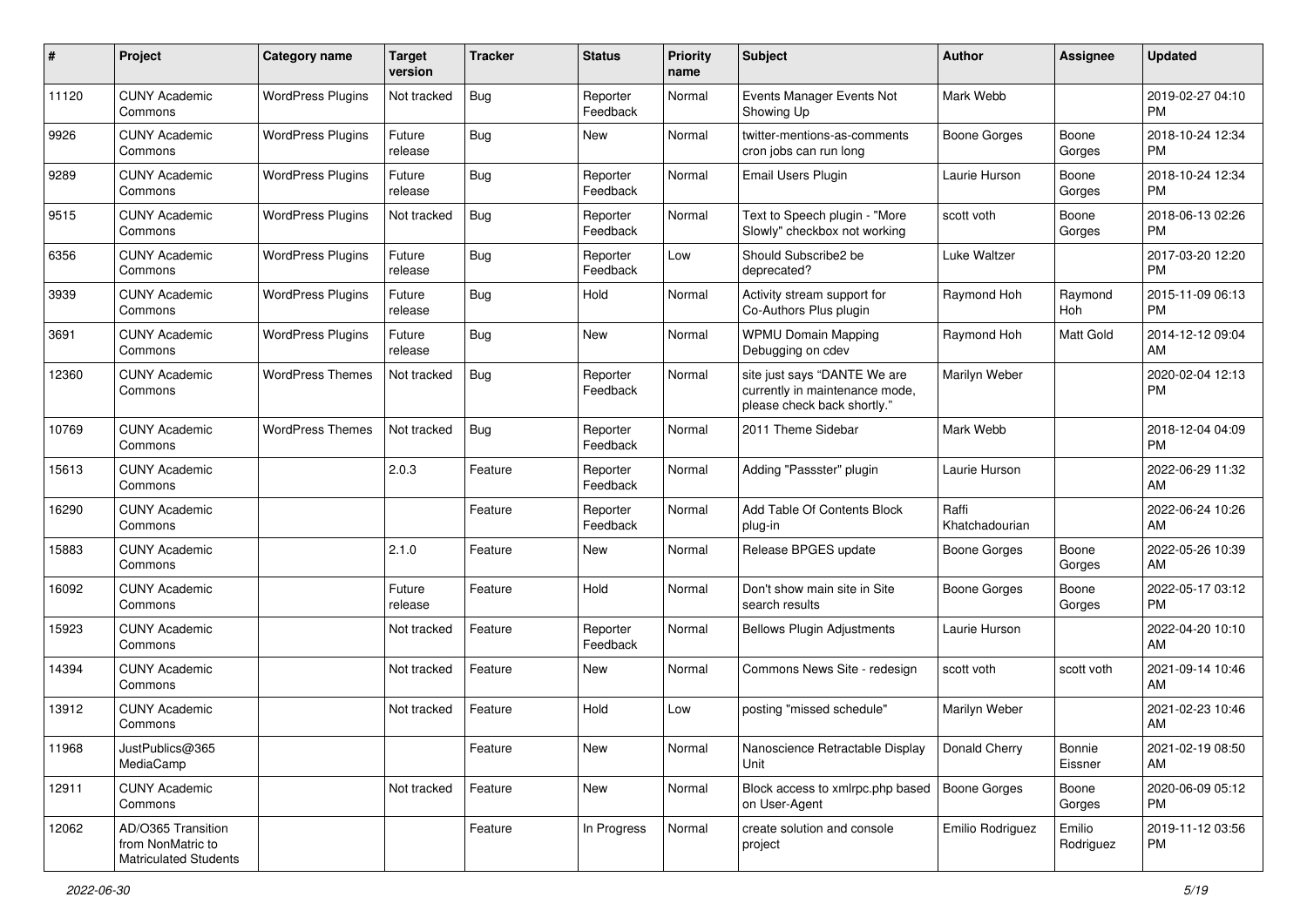| #     | Project                         | Category name             | <b>Target</b><br>version | Tracker | <b>Status</b>        | <b>Priority</b><br>name | <b>Subject</b>                                                                                                                               | Author                 | Assignee            | <b>Updated</b>                |
|-------|---------------------------------|---------------------------|--------------------------|---------|----------------------|-------------------------|----------------------------------------------------------------------------------------------------------------------------------------------|------------------------|---------------------|-------------------------------|
| 11517 | <b>CUNY Academic</b><br>Commons |                           | Not tracked              | Feature | Assigned             | Normal                  | wp-accessibility plugin should not<br>strip 'target=" blank" by default                                                                      | <b>Boone Gorges</b>    | Laurie Hurson       | 2019-09-24 09:57<br>AM        |
| 11131 | <b>CUNY Academic</b><br>Commons |                           | Future<br>release        | Feature | Reporter<br>Feedback | Normal                  | Image Annotation Plugins                                                                                                                     | Laurie Hurson          |                     | 2019-02-26 11:33<br>AM        |
| 10368 | <b>CUNY Academic</b><br>Commons |                           | Future<br>release        | Feature | Assigned             | Normal                  | Use ORCID data to populate<br>academic profile page                                                                                          | Stephen Francoeur      | Boone<br>Gorges     | 2018-09-25 01:53<br><b>PM</b> |
| 9908  | <b>CUNY Academic</b><br>Commons |                           | Not tracked              | Feature | <b>New</b>           | Normal                  | Is it possible to send email<br>updates to users (or an email<br>address not on the list) for only a<br>single page AFTER being<br>prompted? | <b>Michael Shields</b> | scott voth          | 2018-06-11 01:34<br><b>PM</b> |
| 8837  | <b>CUNY Academic</b><br>Commons |                           | Not tracked              | Feature | Assigned             | Normal                  | Create a form to request info from<br>people requesting premium<br>themes and plugins                                                        | Matt Gold              | Marilyn<br>Weber    | 2017-11-14 03:35<br><b>PM</b> |
| 7828  | <b>CUNY Academic</b><br>Commons |                           | Not tracked              | Feature | Assigned             | Normal                  | Theme Assessment 2017                                                                                                                        | Margaret Galvan        | Margaret<br>Galvan  | 2017-05-02 10:41<br><b>PM</b> |
| 2571  | <b>NYCDH Community</b><br>Site  |                           |                          | Feature | Assigned             | Normal                  | Add Google custom search box to<br>homepage                                                                                                  | <b>Mark Newton</b>     | Raymond<br>Hoh      | 2013-05-18 07:49<br><b>PM</b> |
| 2574  | <b>NYCDH Community</b><br>Site  |                           |                          | Feature | Assigned             | Normal                  | Add Way to Upload Files to<br>Groups                                                                                                         | <b>Mark Newton</b>     | Raymond<br>Hoh      | 2013-05-18 07:46<br><b>PM</b> |
| 2573  | <b>NYCDH Community</b><br>Site  |                           |                          | Feature | Reporter<br>Feedback | Normal                  | Add dh_nyc twitter list feed to site                                                                                                         | <b>Mark Newton</b>     | Matt Gold           | 2013-05-16 11:42<br><b>PM</b> |
| 2577  | <b>NYCDH Community</b><br>Site  |                           |                          | Feature | Assigned             | Low                     | Investigate Potential to Add Links<br>to the Forum                                                                                           | <b>Mark Newton</b>     | Alex Gil            | 2013-05-16 09:40<br><b>PM</b> |
| 8900  | <b>CUNY Academic</b><br>Commons | Accessibility             | Future<br>release        | Feature | Assigned             | Normal                  | Look into tools to enforce<br>accessibility in WP environment                                                                                | Matt Gold              | Boone<br>Gorges     | 2022-04-26 11:59<br>AM        |
| 8901  | <b>CUNY Academic</b><br>Commons | Accessibility             | Future<br>release        | Feature | Assigned             | Normal                  | Theme analysis for accessibility                                                                                                             | Matt Gold              | Boone<br>Gorges     | 2022-04-26 11:59<br>AM        |
| 5581  | <b>CUNY Academic</b><br>Commons | Analytics                 | Future<br>release        | Feature | Assigned             | Normal                  | Explore alternatives to Google<br>Analytics                                                                                                  | Matt Gold              | Valerie<br>Townsend | 2020-04-17 03:12<br><b>PM</b> |
| 5679  | <b>CUNY Academic</b><br>Commons | Analytics                 | Not tracked              | Feature | <b>New</b>           | Normal                  | Logged In Users for GA                                                                                                                       | Valerie Townsend       | Valerie<br>Townsend | 2016-06-11 09:49<br>AM        |
| 1460  | <b>CUNY Academic</b><br>Commons | Analytics                 | Future<br>release        | Feature | Assigned             | Normal                  | <b>Update System Report</b>                                                                                                                  | <b>Brian Foote</b>     | Boone<br>Gorges     | 2015-11-09 06:13<br><b>PM</b> |
| 4635  | <b>CUNY Academic</b><br>Commons | Authentication            | Future<br>release        | Feature | New                  | Normal                  | Allow non-WP authentication                                                                                                                  | <b>Boone Gorges</b>    | Sonja Leix          | 2019-03-01 02:05<br><b>PM</b> |
| 9720  | <b>CUNY Academic</b><br>Commons | Authentication            | Future<br>release        | Feature | New                  | Normal                  | The Commons should be an<br>oAuth provider                                                                                                   | <b>Boone Gorges</b>    |                     | 2019-03-01 02:04<br><b>PM</b> |
| 8835  | <b>CUNY Academic</b><br>Commons | <b>Blogs (BuddyPress)</b> | Future<br>release        | Feature | New                  | Normal                  | Extend cuny.is shortlinks to sites                                                                                                           | Luke Waltzer           | Boone<br>Gorges     | 2022-04-26 11:59<br>AM        |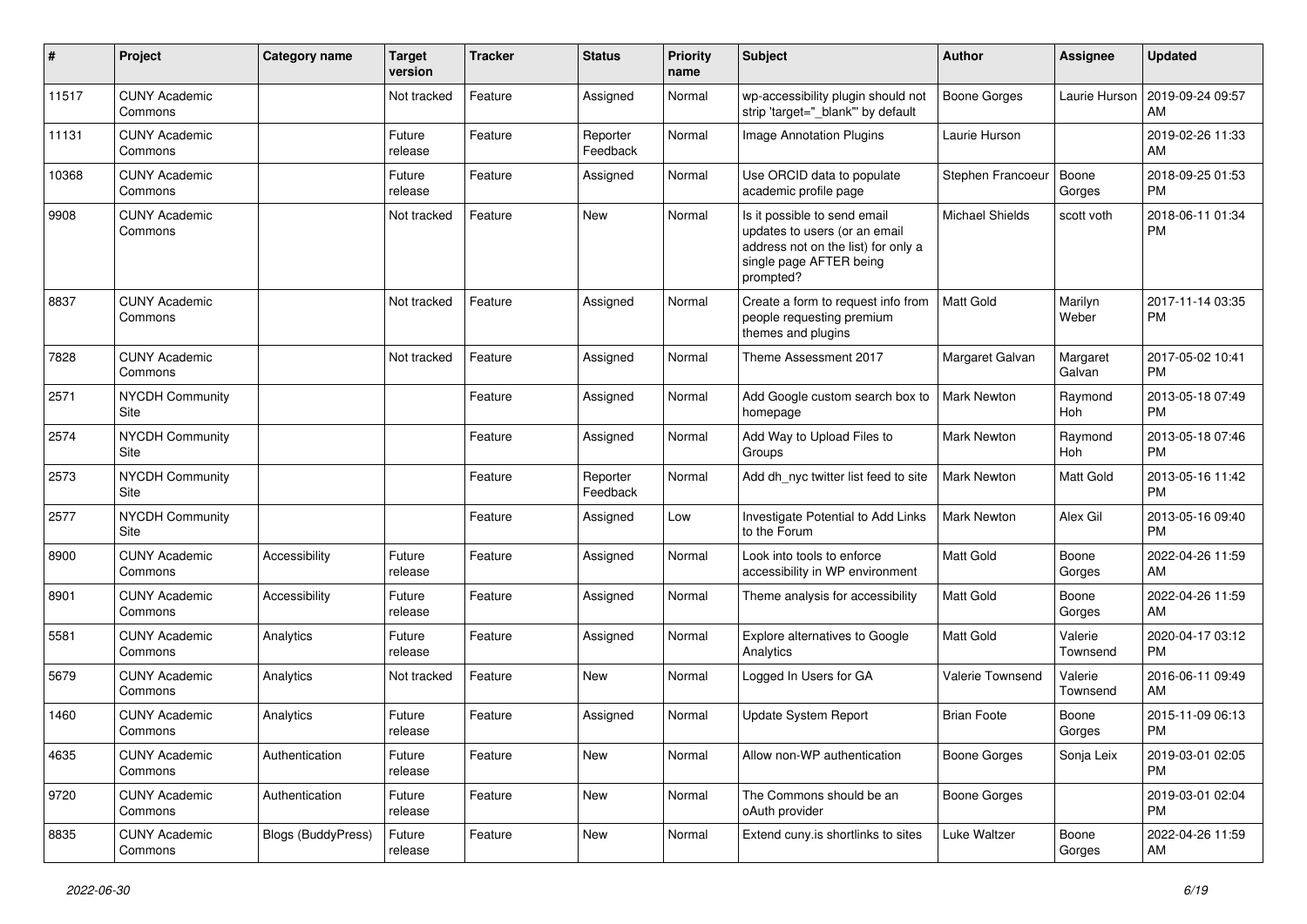| #    | Project                         | <b>Category name</b>      | <b>Target</b><br>version | <b>Tracker</b> | <b>Status</b> | Priority<br>name | <b>Subject</b>                                                       | <b>Author</b>    | <b>Assignee</b>     | <b>Updated</b>                |
|------|---------------------------------|---------------------------|--------------------------|----------------|---------------|------------------|----------------------------------------------------------------------|------------------|---------------------|-------------------------------|
| 8836 | <b>CUNY Academic</b><br>Commons | <b>Blogs (BuddyPress)</b> | Future<br>release        | Feature        | Assigned      | Normal           | Redesign site launch process                                         | Matt Gold        | Boone<br>Gorges     | 2019-10-03 02:49<br><b>PM</b> |
| 6078 | <b>CUNY Academic</b><br>Commons | <b>Blogs (BuddyPress)</b> | Future<br>release        | Feature        | New           | Normal           | <b>Explore Adding Network Blog</b><br>Metadata Plugin                | Luke Waltzer     | Luke Waltzer        | 2016-10-11 10:29<br><b>PM</b> |
| 1423 | <b>CUNY Academic</b><br>Commons | BuddyPress (misc)         | Future<br>release        | Feature        | Assigned      | Low              | Show an avatar for pingback<br>comment activity items                | Boone Gorges     | <b>Tahir Butt</b>   | 2016-10-24 12:03<br><b>PM</b> |
| 554  | <b>CUNY Academic</b><br>Commons | <b>BuddyPress (misc)</b>  | Future<br>release        | Feature        | Assigned      | Normal           | Add Trackback notifications to<br>site-wide activity feed            | Matt Gold        | Boone<br>Gorges     | 2015-11-09 06:19<br><b>PM</b> |
| 2325 | <b>CUNY Academic</b><br>Commons | BuddyPress (misc)         | Future<br>release        | Feature        | Assigned      | Low              | Profile should have separate fields<br>for first/last names          | local admin      | Boone<br>Gorges     | 2015-11-09 06:09<br><b>PM</b> |
| 310  | <b>CUNY Academic</b><br>Commons | BuddyPress (misc)         | Future<br>release        | Feature        | Assigned      | Low              | <b>Friend Request Email</b>                                          | <b>Matt Gold</b> | Samantha<br>Raddatz | 2015-11-09 05:08<br><b>PM</b> |
| 599  | <b>CUNY Academic</b><br>Commons | BuddyPress (misc)         | Future<br>release        | Feature        | Assigned      | Normal           | Consider adding rating plugins for<br><b>BuddyPress/BBPress</b>      | <b>Matt Gold</b> | Boone<br>Gorges     | 2011-08-22 06:50<br><b>PM</b> |
| 635  | <b>CUNY Academic</b><br>Commons | BuddyPress (misc)         | Future<br>release        | Feature        | Assigned      | Normal           | Big Blue Button -<br>Videoconferencing in Groups and<br><b>Blogs</b> | <b>Matt Gold</b> | Boone<br>Gorges     | 2011-03-14 03:24<br><b>PM</b> |
| 500  | <b>CUNY Academic</b><br>Commons | <b>BuddyPress (misc)</b>  | Future<br>release        | Feature        | Assigned      | Normal           | <b>Export Group Data</b>                                             | <b>Matt Gold</b> | Boone<br>Gorges     | 2010-12-19 12:09<br><b>PM</b> |
| 435  | <b>CUNY Academic</b><br>Commons | BuddyPress (misc)         | Future<br>release        | Feature        | Assigned      | Normal           | Include Avatar Images in Forum<br><b>Post Notification Emails</b>    | <b>Matt Gold</b> | Boone<br>Gorges     | 2010-12-08 12:40<br><b>PM</b> |
| 377  | <b>CUNY Academic</b><br>Commons | BuddyPress (misc)         | Future<br>release        | Feature        | Assigned      | Normal           | Like buttons                                                         | Matt Gold        | Boone<br>Gorges     | 2010-11-16 05:13<br><b>PM</b> |
| 58   | <b>CUNY Academic</b><br>Commons | BuddyPress (misc)         | Future<br>release        | Feature        | Assigned      | Low              | Make member search sortable by<br>last name                          | Roberta Brody    | Boone<br>Gorges     | 2010-08-26 02:38<br><b>PM</b> |
| 6389 | <b>CUNY Academic</b><br>Commons | <b>BuddyPress Docs</b>    | Future<br>release        | Feature        | <b>New</b>    | Low              | <b>Make Discussion Area Visible</b><br>When Editing a Doc            | Luke Waltzer     | Boone<br>Gorges     | 2016-10-21 04:16<br><b>PM</b> |
| 1417 | <b>CUNY Academic</b><br>Commons | <b>BuddyPress Docs</b>    | Future<br>release        | Feature        | Assigned      | Low              | <b>Bulk actions for BuddyPress Docs</b>                              | Boone Gorges     | Boone<br>Gorges     | 2016-10-17 10:41<br><b>PM</b> |
| 2523 | <b>CUNY Academic</b><br>Commons | <b>BuddyPress Docs</b>    | Future<br>release        | Feature        | Assigned      | Normal           | Allow Users to Upload Images to<br><b>BP</b> Docs                    | <b>Matt Gold</b> | Boone<br>Gorges     | 2015-11-09 06:14<br><b>PM</b> |
| 1744 | <b>CUNY Academic</b><br>Commons | <b>BuddyPress Docs</b>    | Future<br>release        | Feature        | Assigned      | Normal           | Spreadsheet-style Docs                                               | Boone Gorges     | Boone<br>Gorges     | 2015-11-09 06:13<br><b>PM</b> |
| 519  | <b>CUNY Academic</b><br>Commons | <b>BuddyPress Docs</b>    | Future<br>release        | Feature        | Assigned      | Low              | TOC for individual docs - for new<br>BP "wiki-like" plugin           | scott voth       | Boone<br>Gorges     | 2015-11-09 05:54<br><b>PM</b> |
| 1422 | <b>CUNY Academic</b><br>Commons | <b>BuddyPress Docs</b>    | Future<br>release        | Feature        | Assigned      | Normal           | Make "created Doc" activity icons<br>non-mini                        | Boone Gorges     | Boone<br>Gorges     | 2015-11-09 05:48<br><b>PM</b> |
| 618  | <b>CUNY Academic</b><br>Commons | <b>BuddyPress Docs</b>    | Future<br>release        | Feature        | Assigned      | Normal           | <b>BuddyPress Docs: export formats</b>                               | Boone Gorges     | Boone<br>Gorges     | 2015-11-09 05:38<br><b>PM</b> |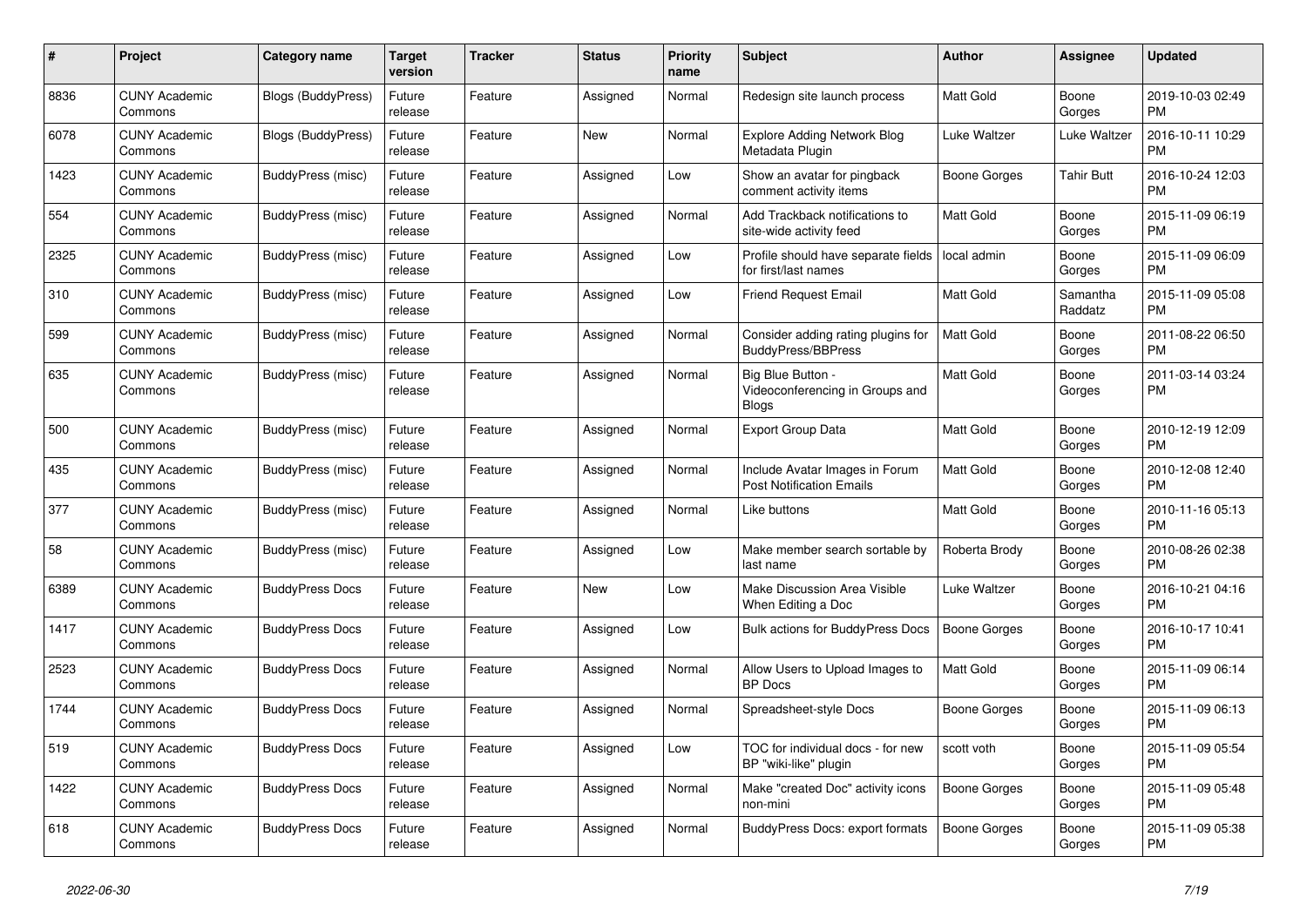| #     | <b>Project</b>                  | Category name              | <b>Target</b><br>version | <b>Tracker</b> | <b>Status</b>        | <b>Priority</b><br>name | <b>Subject</b>                                                                      | <b>Author</b>           | Assignee           | <b>Updated</b>                |
|-------|---------------------------------|----------------------------|--------------------------|----------------|----------------------|-------------------------|-------------------------------------------------------------------------------------|-------------------------|--------------------|-------------------------------|
| 13466 | <b>CUNY Academic</b><br>Commons | Cavalcade                  | Future<br>release        | Feature        | <b>New</b>           | Normal                  | Automated cleanup for duplicate<br>Cavalcade tasks                                  | Boone Gorges            | Boone<br>Gorges    | 2020-10-13 05:24<br><b>PM</b> |
| 10226 | <b>CUNY Academic</b><br>Commons | Courses                    | Future<br>release        | Feature        | <b>New</b>           | Normal                  | Add "My Courses" to drop down<br>list                                               | scott voth              | Boone<br>Gorges    | 2021-11-19 12:42<br><b>PM</b> |
| 11789 | <b>CUNY Academic</b><br>Commons | Courses                    | Future<br>release        | Feature        | <b>New</b>           | Normal                  | Ability to remove item from<br>Courses list                                         | Laurie Hurson           | Sonja Leix         | 2019-09-24 12:28<br><b>PM</b> |
| 9420  | <b>CUNY Academic</b><br>Commons | cuny.is                    | Not tracked              | Feature        | New                  | Normal                  | Request for http://cuny.is/streams                                                  | Raffi<br>Khatchadourian | Marilyn<br>Weber   | 2018-04-02 10:08<br>AM        |
| 8902  | <b>CUNY Academic</b><br>Commons | Design                     | Not tracked              | Feature        | Assigned             | Normal                  | Report back on research on<br><b>BuddyPress themes</b>                              | <b>Matt Gold</b>        | Michael Smith      | 2017-11-10 12:31<br><b>PM</b> |
| 2754  | <b>CUNY Academic</b><br>Commons | Design                     | Future<br>release        | Feature        | Assigned             | Normal                  | Determine strategy for CAC logo<br>handling in top header                           | Micki Kaufman           | <b>Chris Stein</b> | 2015-01-05 08:53<br><b>PM</b> |
| 1167  | <b>CUNY Academic</b><br>Commons | <b>Email Invitations</b>   | Future<br>release        | Feature        | <b>New</b>           | Low                     | Allow email invitations to be resent                                                | <b>Boone Gorges</b>     | Boone<br>Gorges    | 2015-11-12 12:53<br>AM        |
| 1165  | <b>CUNY Academic</b><br>Commons | <b>Email Invitations</b>   | Future<br>release        | Feature        | Assigned             | Low                     | Allow saved lists of invitees under<br><b>Send Invites</b>                          | <b>Boone Gorges</b>     | Boone<br>Gorges    | 2015-11-09 06:03<br><b>PM</b> |
| 1166  | <b>CUNY Academic</b><br>Commons | <b>Email Invitations</b>   | Future<br>release        | Feature        | New                  | Low                     | Better organizational tools for Sent<br>Invites                                     | Boone Gorges            | Boone<br>Gorges    | 2015-11-09 06:02<br><b>PM</b> |
| 15604 | <b>CUNY Academic</b><br>Commons | <b>Email Notifications</b> | Future<br>release        | Feature        | Assigned             | Normal                  | Restructure Commons Group<br>Digest Email Messages                                  | <b>Matt Gold</b>        | Boone<br>Gorges    | 2022-05-26 10:45<br>AM        |
| 12042 | <b>CUNY Academic</b><br>Commons | <b>Email Notifications</b> | Future<br>release        | Feature        | New                  | Normal                  | Improved error logging for BPGES<br>send queue                                      | Boone Gorges            | Boone<br>Gorges    | 2021-11-19 12:25<br><b>PM</b> |
| 5992  | <b>CUNY Academic</b><br>Commons | <b>Email Notifications</b> | Future<br>release        | Feature        | New                  | Normal                  | Changing the From line of<br>autogenerated blog emails                              | Marilyn Weber           |                    | 2018-09-27 05:19<br><b>PM</b> |
| 333   | <b>CUNY Academic</b><br>Commons | <b>Email Notifications</b> | Future<br>release        | Feature        | Assigned             | Low                     | Delay Forum Notification Email<br>Delivery Until After Editing Period<br>Ends       | <b>Matt Gold</b>        | Raymond<br>Hoh     | 2015-11-09 06:01<br><b>PM</b> |
| 11531 | <b>CUNY Academic</b><br>Commons | Events                     | Future<br>release        | Feature        | <b>New</b>           | Normal                  | Main Events calendar should<br>include non-public events that<br>user has access to | scott voth              | Boone<br>Gorges    | 2019-06-11 10:00<br>AM        |
| 5016  | <b>CUNY Academic</b><br>Commons | Events                     | Future<br>release        | Feature        | Assigned             | Low                     | Allow comments to be posted on<br>events                                            | <b>Matt Gold</b>        | Raymond<br>Hoh     | 2019-03-01 02:23<br><b>PM</b> |
| 11077 | <b>CUNY Academic</b><br>Commons | Events                     | Not tracked              | Feature        | Reporter<br>Feedback | Normal                  | Show event category description<br>in event list view                               | Raffi<br>Khatchadourian |                    | 2019-02-12 10:38<br><b>PM</b> |
| 4481  | <b>CUNY Academic</b><br>Commons | Events                     | Future<br>release        | Feature        | <b>New</b>           | Normal                  | Group admins/mods should have<br>the ability to unlink an event from<br>the group   | Boone Gorges            | Boone<br>Gorges    | 2017-04-24 03:53<br><b>PM</b> |
| 5696  | <b>CUNY Academic</b><br>Commons | Events                     | Future<br>release        | Feature        | Assigned             | Normal                  | Events Calendar - display options<br>calendar aggregation                           | <b>Matt Gold</b>        | Boone<br>Gorges    | 2016-10-13 11:44<br>AM        |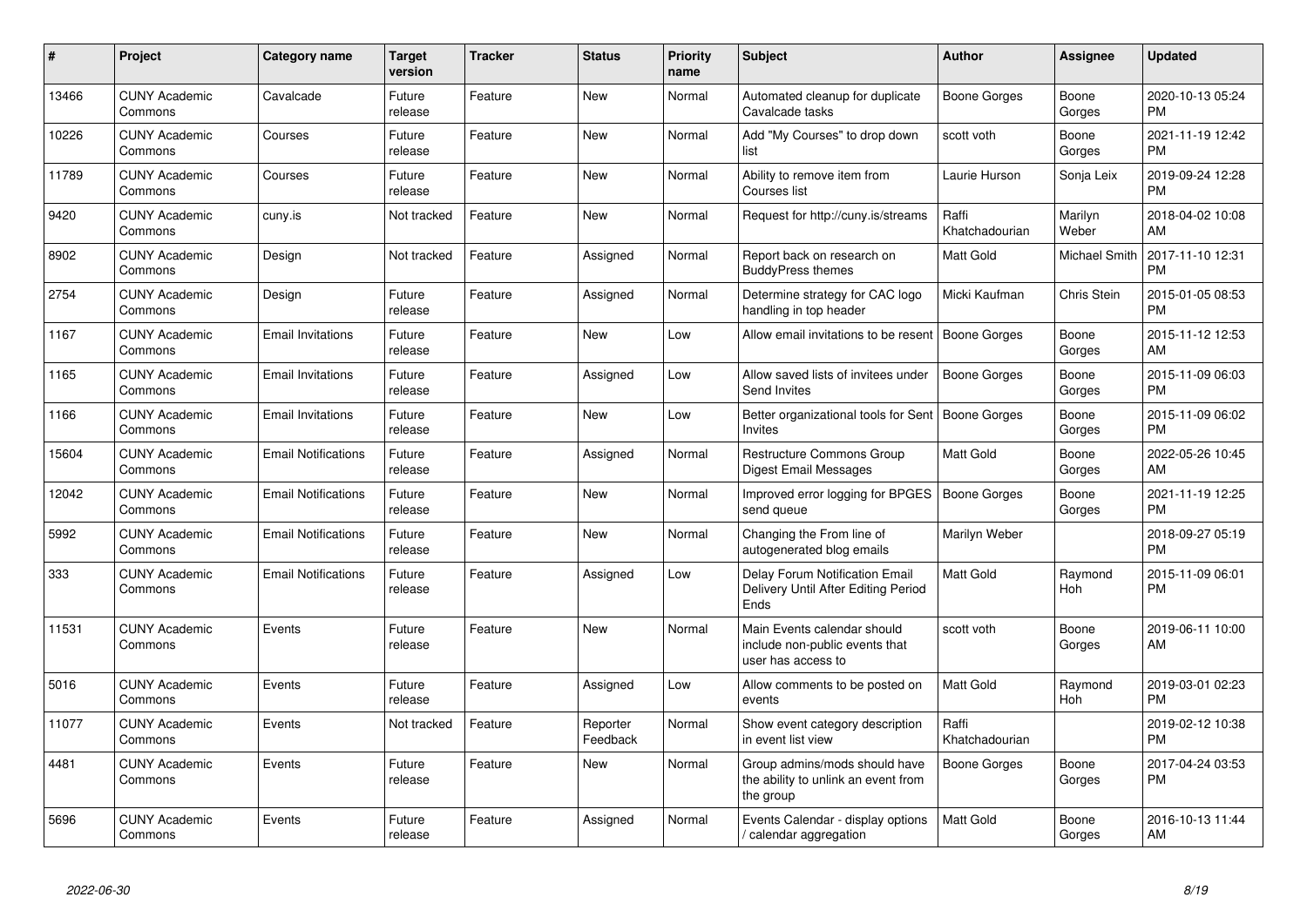| #     | Project                         | <b>Category name</b> | <b>Target</b><br>version | <b>Tracker</b> | <b>Status</b>        | Priority<br>name | <b>Subject</b>                                                               | <b>Author</b>       | <b>Assignee</b>       | <b>Updated</b>                |
|-------|---------------------------------|----------------------|--------------------------|----------------|----------------------|------------------|------------------------------------------------------------------------------|---------------------|-----------------------|-------------------------------|
| 4238  | <b>CUNY Academic</b><br>Commons | Events               | Future<br>release        | Feature        | Assigned             | Normal           | Copy Events to Other Groups?                                                 | <b>Matt Gold</b>    | Boone<br>Gorges       | 2015-07-02 10:08<br>AM.       |
| 4053  | <b>CUNY Academic</b><br>Commons | Events               | Future<br>release        | Feature        | Assigned             | Normal           | Create new tab for past events                                               | <b>Matt Gold</b>    | Boone<br>Gorges       | 2015-05-12 02:10<br><b>PM</b> |
| 3475  | <b>CUNY Academic</b><br>Commons | Events               | Future<br>release        | Feature        | Assigned             | Normal           | Request to add plugin to<br>streamline room<br>booking/appointment booking   | Naomi Barrettara    | Boone<br>Gorges       | 2014-12-01 05:14<br><b>PM</b> |
| 3580  | <b>CUNY Academic</b><br>Commons | Group Blogs          | Future<br>release        | Feature        | New                  | Normal           | Multiple blogs per group                                                     | <b>Boone Gorges</b> | Boone<br>Gorges       | 2018-02-20 02:02<br>PM.       |
| 8756  | <b>CUNY Academic</b><br>Commons | Group Blogs          | Future<br>release        | Feature        | Hold                 | Normal           | Connect multiple blogs to one<br>group?                                      | <b>Matt Gold</b>    | Boone<br>Gorges       | 2017-09-30 10:42<br>AM        |
| 653   | <b>CUNY Academic</b><br>Commons | Group Blogs          | Future<br>release        | Feature        | Assigned             | Normal           | Redesign Integration of Groups<br>and Blogs                                  | <b>Matt Gold</b>    | Samantha<br>Raddatz   | 2015-11-09 05:40<br><b>PM</b> |
| 12091 | <b>CUNY Academic</b><br>Commons | <b>Group Files</b>   | Future<br>release        | Feature        | New                  | Normal           | Improved pre-upload file validation<br>for bp-group-documents                | Boone Gorges        | Boone<br>Gorges       | 2019-11-14 01:21<br><b>PM</b> |
| 11834 | <b>CUNY Academic</b><br>Commons | <b>Group Files</b>   | Future<br>release        | Feature        | New                  | Normal           | Improved tools for managing<br>group file folders                            | Boone Gorges        | Sonja Leix            | 2019-09-06 03:55<br><b>PM</b> |
| 1192  | <b>CUNY Academic</b><br>Commons | <b>Group Files</b>   | Future<br>release        | Feature        | Assigned             | Low              | When posting group files, allow<br>users to add a category without<br>saving | Matt Gold           | Raymond<br>Hoh        | 2015-11-09 05:53<br>PM        |
| 3354  | <b>CUNY Academic</b><br>Commons | <b>Group Files</b>   | Future<br>release        | Feature        | Assigned             | Low              | Allow Group Download of Multiple<br><b>Selected Files</b>                    | Matt Gold           | Chris Stein           | 2014-08-01 08:50<br>AM        |
| 3080  | <b>CUNY Academic</b><br>Commons | <b>Group Files</b>   | Future<br>release        | Feature        | Assigned             | Low              | Create a system to keep track of<br>file changes                             | Matt Gold           | Boone<br>Gorges       | 2014-02-26 10:04<br><b>PM</b> |
| 13199 | <b>CUNY Academic</b><br>Commons | Group Forums         | Future<br>release        | Feature        | New                  | Normal           | Favoring Groups over bbPress<br>plugin                                       | Colin McDonald      | Colin<br>McDonald     | 2021-11-19 12:28<br>PM.       |
| 13358 | <b>CUNY Academic</b><br>Commons | Group Forums         | Future<br>release        | Feature        | New                  | Normal           | Improved UI for group forum<br>threading settings                            | Boone Gorges        | Raymond<br>Hoh        | 2021-11-19 12:27<br><b>PM</b> |
| 10659 | <b>CUNY Academic</b><br>Commons | Group Forums         | Future<br>release        | Feature        | Assigned             | Normal           | Post to multiple groups via email                                            | Matt Gold           | Raymond<br><b>Hoh</b> | 2018-11-15 12:54<br>AM        |
| 3192  | <b>CUNY Academic</b><br>Commons | Group Forums         | Future<br>release        | Feature        | Assigned             | Normal           | Customizable forum views for<br>bbPress 2.x group forums                     | Boone Gorges        | Raymond<br>Hoh        | 2015-11-09 12:47<br><b>PM</b> |
| 3193  | <b>CUNY Academic</b><br>Commons | Group Forums         | Future<br>release        | Feature        | Assigned             | Normal           | bbPress 2.x dynamic roles and<br>RBE                                         | Boone Gorges        | Boone<br>Gorges       | 2014-09-30 01:30<br><b>PM</b> |
| 585   | <b>CUNY Academic</b><br>Commons | Group Forums         | Future<br>release        | Feature        | Assigned             | Normal           | Merge Forum Topics                                                           | Sarah Morgano       | Boone<br>Gorges       | 2011-07-06 04:11<br>PM.       |
| 2610  | <b>CUNY Academic</b><br>Commons | Group Invitations    | Future<br>release        | Feature        | Assigned             | Low              | Request: Custom invitation<br>message to group invites                       | local admin         | Boone<br>Gorges       | 2015-11-09 06:13<br><b>PM</b> |
| 1456  | <b>CUNY Academic</b><br>Commons | Group Invitations    | Future<br>release        | Feature        | Reporter<br>Feedback | Low              | Invite to Group Button from Profile<br>Field                                 | Matt Gold           | Samantha<br>Raddatz   | 2015-11-09 05:59<br><b>PM</b> |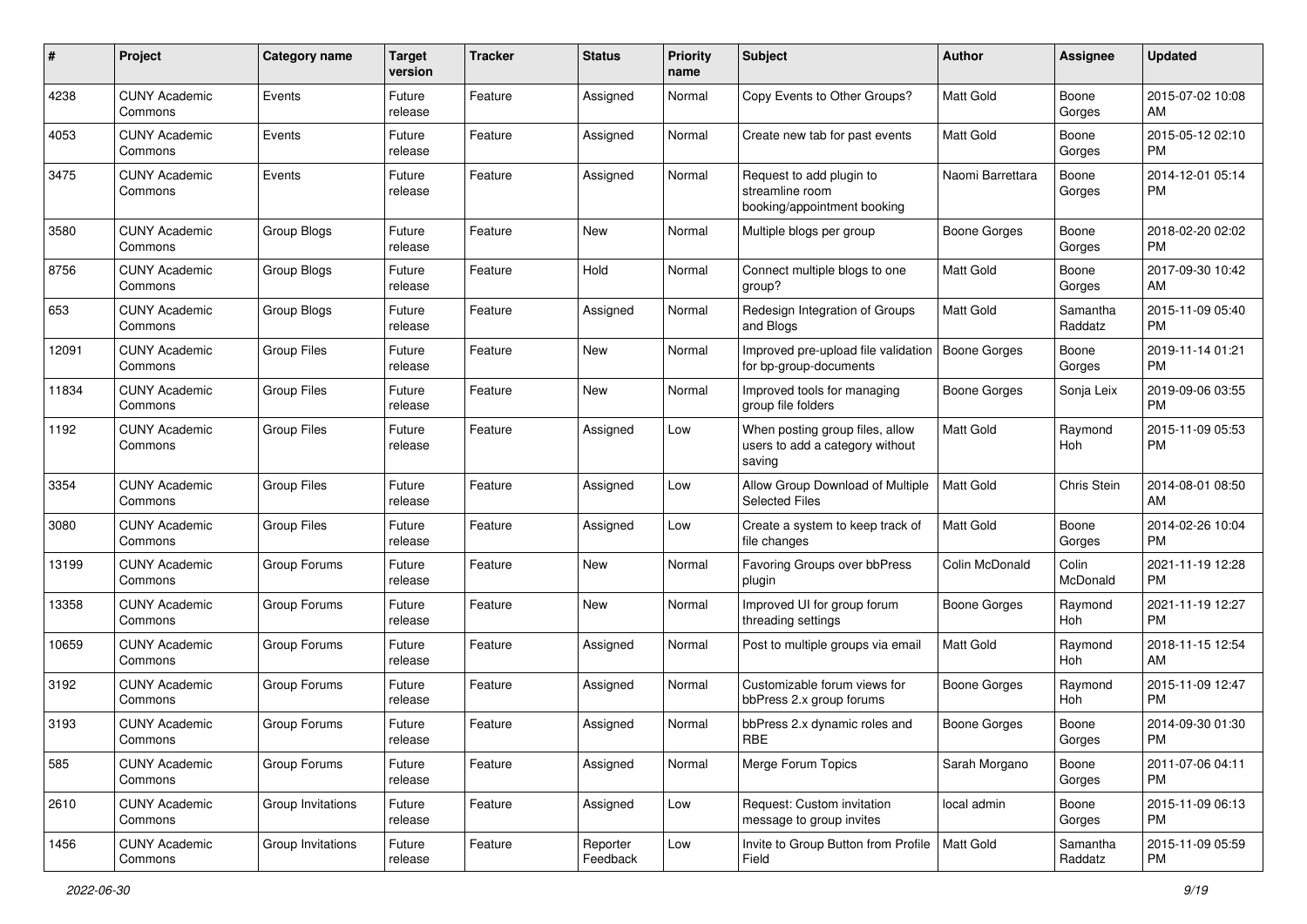| #     | Project                         | <b>Category name</b>           | <b>Target</b><br>version | <b>Tracker</b> | <b>Status</b>        | <b>Priority</b><br>name | Subject                                                                                    | <b>Author</b>            | Assignee            | <b>Updated</b>                |
|-------|---------------------------------|--------------------------------|--------------------------|----------------|----------------------|-------------------------|--------------------------------------------------------------------------------------------|--------------------------|---------------------|-------------------------------|
| 3308  | <b>CUNY Academic</b><br>Commons | Group Invitations              | Future<br>release        | Feature        | Assigned             | Normal                  | Allow members to rescind group<br>invitations                                              | Matt Gold                | Boone<br>Gorges     | 2015-04-01 08:53<br><b>PM</b> |
| 13650 | <b>CUNY Academic</b><br>Commons | Group Library                  | Future<br>release        | Feature        | New                  | Normal                  | Forum Attachments in Group<br>Library                                                      | Laurie Hurson            |                     | 2021-11-19 12:30<br><b>PM</b> |
| 14309 | <b>CUNY Academic</b><br>Commons | Group Library                  | Future<br>release        | Feature        | New                  | Normal                  | Better handling of<br>bp_group_document file download<br>attempts when file is not present | <b>Boone Gorges</b>      | Boone<br>Gorges     | 2021-11-19 12:28<br><b>PM</b> |
| 13370 | <b>CUNY Academic</b><br>Commons | Group Library                  | Future<br>release        | Feature        | New                  | Normal                  | Library bulk deletion and folder<br>editing                                                | Colin McDonald           | Boone<br>Gorges     | 2020-10-13 10:41<br>AM        |
| 7115  | <b>CUNY Academic</b><br>Commons | Groups (misc)                  | Future<br>release        | Feature        | Reporter<br>Feedback | Normal                  | make licensing info clear during<br>group creation                                         | Matt Gold                | Raymond<br>Hoh      | 2020-12-08 11:32<br>AM        |
| 12446 | <b>CUNY Academic</b><br>Commons | Groups (misc)                  | Future<br>release        | Feature        | Reporter<br>Feedback | Normal                  | Toggle default site to group forum<br>posting                                              | Laurie Hurson            | Laurie Hurson       | 2020-03-10 11:57<br>AM        |
| 1544  | <b>CUNY Academic</b><br>Commons | Groups (misc)                  | Future<br>release        | Feature        | Reporter<br>Feedback | Normal                  | Group Filtering and Sorting                                                                | Matt Gold                | Chris Stein         | 2019-03-01 02:25<br><b>PM</b> |
| 481   | <b>CUNY Academic</b><br>Commons | Groups (misc)                  | Future<br>release        | Feature        | Assigned             | Normal                  | ability to archive inactive groups<br>and blogs                                            | <b>Michael Mandiberg</b> | Samantha<br>Raddatz | 2015-11-09 05:56<br><b>PM</b> |
| 3458  | <b>CUNY Academic</b><br>Commons | Groups (misc)                  | Future<br>release        | Feature        | Assigned             | Normal                  | Filter Members of Group by<br>Campus                                                       | <b>Michael Smith</b>     | Samantha<br>Raddatz | 2014-09-26 08:32<br>PM        |
| 4980  | <b>CUNY Academic</b><br>Commons | Home Page                      | Future<br>release        | Feature        | Assigned             | Normal                  | CAC Featured Content -- Adding<br>Randomization                                            | <b>Matt Gold</b>         | Boone<br>Gorges     | 2016-12-12 03:01<br><b>PM</b> |
| 1888  | <b>CUNY Academic</b><br>Commons | Home Page                      | Future<br>release        | Feature        | Assigned             | Normal                  | Refactor BP MPO Activity Filter to<br>support proper pagination                            | Sarah Morgano            | Boone<br>Gorges     | 2014-05-01 07:11<br><b>PM</b> |
| 1983  | <b>CUNY Academic</b><br>Commons | Home Page                      | Future<br>release        | Feature        | Assigned             | Low                     | Media Library integration with<br>Featured Content plugin                                  | <b>Boone Gorges</b>      | Dominic<br>Giglio   | 2014-03-17 10:34<br>AM        |
| 13891 | <b>CUNY Academic</b><br>Commons | Internal Tools and<br>Workflow | 2.1.0                    | Feature        | New                  | Normal                  | Migrate automated linting to<br>GitHub Actions                                             | Boone Gorges             | Jeremy Felt         | 2022-06-29 11:13<br>AM        |
| 15194 | <b>CUNY Academic</b><br>Commons | Internal Tools and<br>Workflow | 2.1.0                    | Feature        | New                  | Normal                  | PHPCS sniff for un-restored<br>switch_to_blog() calls                                      | Boone Gorges             | Jeremy Felt         | 2022-05-26 10:45<br><b>AM</b> |
| 3230  | <b>CUNY Academic</b><br>Commons | Internal Tools and<br>Workflow | Not tracked              | Feature        | Assigned             | High                    | Scripts for quicker<br>provisioning/updating of<br>development environments                | Boone Gorges             | Boone<br>Gorges     | 2016-01-26 04:54<br><b>PM</b> |
| 5234  | <b>CUNY Academic</b><br>Commons | Membership                     | Future<br>release        | Feature        | Assigned             | Normal                  | Write Unconfirmed patch for WP                                                             | <b>Boone Gorges</b>      | Boone<br>Gorges     | 2016-10-24 11:18<br>AM        |
| 3517  | <b>CUNY Academic</b><br>Commons | My Commons                     | Future<br>release        | Feature        | Assigned             | Normal                  | Mute/Unmute My Commons<br>updates                                                          | Matt Gold                | Raymond<br>Hoh      | 2015-11-09 01:19<br><b>PM</b> |
| 3536  | <b>CUNY Academic</b><br>Commons | My Commons                     | Future<br>release        | Feature        | Assigned             | Normal                  | Infinite Scroll on My Commons<br>page                                                      | <b>Matt Gold</b>         | Raymond<br>Hoh      | 2015-04-13 04:42<br><b>PM</b> |
| 3330  | <b>CUNY Academic</b><br>Commons | My Commons                     | Future<br>release        | Feature        | Assigned             | Normal                  | "Commons Information" tool                                                                 | Boone Gorges             | Chris Stein         | 2014-09-22 08:46<br>PM        |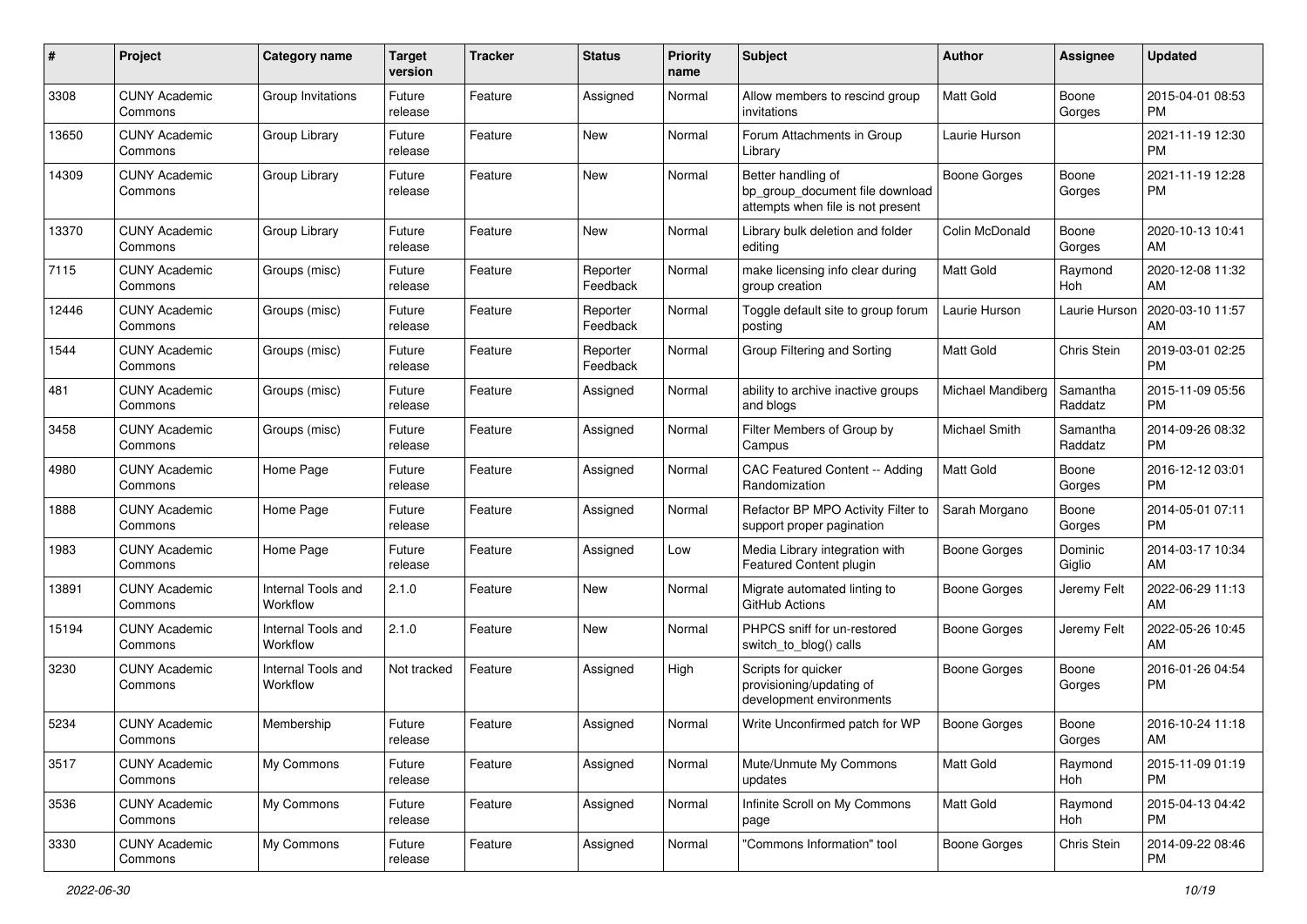| #     | <b>Project</b>                  | Category name           | <b>Target</b><br>version | <b>Tracker</b> | <b>Status</b>        | <b>Priority</b><br>name | <b>Subject</b>                                                                             | <b>Author</b>    | Assignee           | <b>Updated</b>                |
|-------|---------------------------------|-------------------------|--------------------------|----------------|----------------------|-------------------------|--------------------------------------------------------------------------------------------|------------------|--------------------|-------------------------------|
| 9028  | <b>CUNY Academic</b><br>Commons | Onboarding              | Future<br>release        | Feature        | Assigned             | Normal                  | suggest groups to new members<br>during the registration process                           | <b>Matt Gold</b> | <b>Chris Stein</b> | 2018-10-24 12:34<br><b>PM</b> |
| 9895  | <b>CUNY Academic</b><br>Commons | Onboarding              | Future<br>release        | Feature        | Assigned             | Normal                  | Add "Accept Invitation"<br>link/button/function to Group<br>and/or Site invitation emails? | Luke Waltzer     | Boone<br>Gorges    | 2018-06-07 12:42<br><b>PM</b> |
| 5955  | <b>CUNY Academic</b><br>Commons | Outreach                | Future<br>release        | Feature        | Assigned             | Normal                  | Create auto-newsletter for<br>commons members                                              | <b>Matt Gold</b> | Luke Waltzer       | 2016-08-30 10:34<br>AM        |
| 14787 | <b>CUNY Academic</b><br>Commons | <b>Plugin Packages</b>  | Future<br>release        | Feature        | New                  | Normal                  | Creating a "Design" plugin<br>package                                                      | Laurie Hurson    | scott voth         | 2022-04-27 04:56<br><b>PM</b> |
| 14184 | <b>CUNY Academic</b><br>Commons | <b>Public Portfolio</b> | Future<br>release        | Feature        | New                  | Normal                  | Centralized mechanism for storing<br>Campus affiliations                                   | Boone Gorges     | Boone<br>Gorges    | 2022-01-04 11:35<br>AM        |
| 10354 | <b>CUNY Academic</b><br>Commons | <b>Public Portfolio</b> | Future<br>release        | Feature        | New                  | Normal                  | Opt out of Having a Profile Page                                                           | scott voth       | <b>Chris Stein</b> | 2020-05-12 10:43<br>AM        |
| 3768  | <b>CUNY Academic</b><br>Commons | <b>Public Portfolio</b> | Future<br>release        | Feature        | Assigned             | Normal                  | Institutions/Past positions on<br>public portfolios                                        | <b>Matt Gold</b> | Boone<br>Gorges    | 2018-04-23 10:44<br>AM        |
| 2881  | <b>CUNY Academic</b><br>Commons | <b>Public Portfolio</b> | Future<br>release        | Feature        | Assigned             | Normal                  | Redesign the UX for Profiles                                                               | Chris Stein      | <b>Chris Stein</b> | 2016-10-13 12:45<br><b>PM</b> |
| 2013  | <b>CUNY Academic</b><br>Commons | <b>Public Portfolio</b> | Future<br>release        | Feature        | Assigned             | Low                     | Have Profile Privacy Options show   Matt Gold<br>up only for filled-in fields              |                  | Boone<br>Gorges    | 2015-11-09 06:09<br><b>PM</b> |
| 3770  | <b>CUNY Academic</b><br>Commons | Public Portfolio        | Future<br>release        | Feature        | Assigned             | Normal                  | Improve Layout/Formatting of<br>Positions Area on Public Portfolios                        | <b>Matt Gold</b> | Chris Stein        | 2015-04-01 09:17<br><b>PM</b> |
| 3042  | <b>CUNY Academic</b><br>Commons | <b>Public Portfolio</b> | Future<br>release        | Feature        | Assigned             | Normal                  | Browsing member interests                                                                  | <b>Matt Gold</b> | Boone<br>Gorges    | 2015-03-21 09:04<br><b>PM</b> |
| 2832  | <b>CUNY Academic</b><br>Commons | <b>Public Portfolio</b> | Future<br>release        | Feature        | Assigned             | Normal                  | Improve interface for (not)<br>auto-linking profile fields                                 | Boone Gorges     | Chris Stein        | 2015-01-05 08:52<br><b>PM</b> |
| 2753  | <b>CUNY Academic</b><br>Commons | <b>Public Portfolio</b> | Future<br>release        | Feature        | <b>New</b>           | Normal                  | Create actual actual tagification in<br>academic interests and other<br>fields             | Micki Kaufman    | Boone<br>Gorges    | 2015-01-05 08:52<br><b>PM</b> |
| 3220  | <b>CUNY Academic</b><br>Commons | <b>Public Portfolio</b> | Future<br>release        | Feature        | Assigned             | Normal                  | Add indent/outdent option to<br>Formatting Buttons on Profile<br>Page                      | <b>Matt Gold</b> | Boone<br>Gorges    | 2014-05-21 10:39<br><b>PM</b> |
| 3048  | <b>CUNY Academic</b><br>Commons | <b>Public Portfolio</b> | Future<br>release        | Feature        | New                  | Low                     | Images for rich text profile fields                                                        | Boone Gorges     | Boone<br>Gorges    | 2014-02-19 12:56<br><b>PM</b> |
| 9643  | <b>CUNY Academic</b><br>Commons | Publicity               | Not tracked              | Feature        | New                  | Normal                  | Create a page on the Commons<br>for logos etc.                                             | Stephen Real     | Stephen Real       | 2018-04-24 10:53<br>AM        |
| 6115  | <b>CUNY Academic</b><br>Commons | Publicity               | Not tracked              | Feature        | Assigned             | Normal                  | create digital signage for GC                                                              | <b>Matt Gold</b> | scott voth         | 2016-10-11 10:09<br><b>PM</b> |
| 11945 | <b>CUNY Academic</b><br>Commons | Reckoning               | Future<br>release        | Feature        | Reporter<br>Feedback | Normal                  | Add Comments bubble to<br>Reckoning views                                                  | Boone Gorges     | Boone<br>Gorges    | 2019-11-12 05:14<br><b>PM</b> |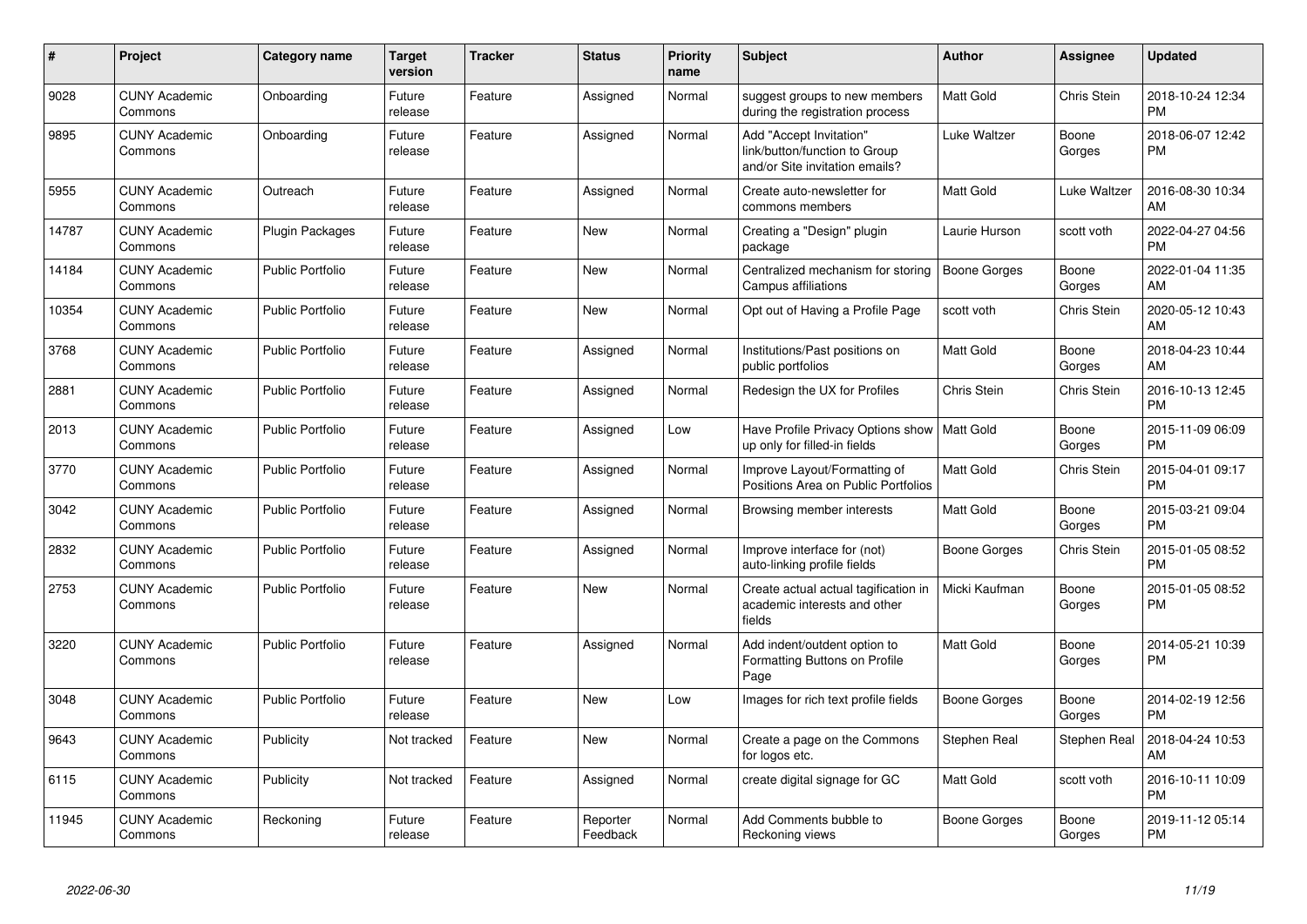| $\pmb{\#}$ | Project                         | Category name            | <b>Target</b><br>version | <b>Tracker</b> | <b>Status</b> | <b>Priority</b><br>name | <b>Subject</b>                                                                                                                                        | <b>Author</b>       | Assignee              | <b>Updated</b>                |
|------------|---------------------------------|--------------------------|--------------------------|----------------|---------------|-------------------------|-------------------------------------------------------------------------------------------------------------------------------------------------------|---------------------|-----------------------|-------------------------------|
| 3615       | <b>CUNY Academic</b><br>Commons | Redmine                  | Not tracked              | Feature        | <b>New</b>    | Low                     | Create Redmine issues via email                                                                                                                       | Dominic Giglio      | Boone<br>Gorges       | 2017-11-16 11:36<br>AM        |
| 940        | <b>CUNY Academic</b><br>Commons | Redmine                  | Future<br>release        | Feature        | Assigned      | Low                     | Communication with users after<br>releases                                                                                                            | Matt Gold           | Dominic<br>Giglio     | 2012-09-09 04:36<br><b>PM</b> |
| 11860      | <b>CUNY Academic</b><br>Commons | Registration             | Future<br>release        | Feature        | <b>New</b>    | Normal                  | <b>Ensure Students Are Aware They</b><br>Can Use Aliases At Registration                                                                              | scott voth          |                       | 2019-09-24 08:46<br>AM        |
| 5225       | <b>CUNY Academic</b><br>Commons | Registration             | Future<br>release        | Feature        | Assigned      | Normal                  | On-boarding Issues                                                                                                                                    | Luke Waltzer        | Samantha<br>Raddatz   | 2016-02-12 02:58<br><b>PM</b> |
| 308        | <b>CUNY Academic</b><br>Commons | Registration             | Future<br>release        | Feature        | <b>New</b>    | Normal                  | Group recommendations for<br>signup process                                                                                                           | <b>Boone Gorges</b> | Samantha<br>Raddatz   | 2015-11-09 05:07<br><b>PM</b> |
| 370        | <b>CUNY Academic</b><br>Commons | Registration             | Future<br>release        | Feature        | Assigned      | High                    | <b>Guest Accounts</b>                                                                                                                                 | Matt Gold           | Matt Gold             | 2015-04-09 09:33<br><b>PM</b> |
| 8976       | <b>CUNY Academic</b><br>Commons | Reply By Email           | Not tracked              | Feature        | Assigned      | Normal                  | Package RBE new topics posting?                                                                                                                       | <b>Matt Gold</b>    | Raymond<br><b>Hoh</b> | 2017-12-04 02:34<br><b>PM</b> |
| 3002       | <b>CUNY Academic</b><br>Commons | Search                   | Future<br>release        | Feature        | Assigned      | Normal                  | Overhaul CAC search by using<br>external search appliance                                                                                             | Boone Gorges        | Boone<br>Gorges       | 2020-07-15 03:05<br><b>PM</b> |
| 3662       | <b>CUNY Academic</b><br>Commons | <b>SEO</b>               | Future<br>release        | Feature        | Assigned      | Normal                  | Duplicate Content/SEO/Google<br>issues                                                                                                                | Matt Gold           | Raymond<br>Hoh        | 2015-04-13 04:37<br><b>PM</b> |
| 13048      | <b>CUNY Academic</b><br>Commons | Shortcodes and<br>embeds | Future<br>release        | Feature        | <b>New</b>    | Normal                  | Jupyter Notebooks support                                                                                                                             | Boone Gorges        |                       | 2020-07-14 11:46<br>AM        |
| 5050       | <b>CUNY Academic</b><br>Commons | Social Paper             | Future<br>release        | Feature        | <b>New</b>    | Low                     | Making comments visible in SP<br>editing mode (SP suggestion #1)                                                                                      | Marilyn Weber       | Samantha<br>Raddatz   | 2019-09-17 11:10<br><b>PM</b> |
| 8898       | <b>CUNY Academic</b><br>Commons | Social Paper             | Not tracked              | Feature        | Assigned      | Normal                  | Usage data on docs and social<br>paper                                                                                                                | Matt Gold           | Matt Gold             | 2017-11-16 11:32<br>AM        |
| 5199       | <b>CUNY Academic</b><br>Commons | Social Paper             | Future<br>release        | Feature        | <b>New</b>    | Normal                  | add tables to the SP editor                                                                                                                           | Marilyn Weber       |                       | 2016-10-24 11:27<br>AM        |
| 5489       | <b>CUNY Academic</b><br>Commons | Social Paper             | Future<br>release        | Feature        | New           | Normal                  | Asc/desc sorting for Social Paper<br>directories                                                                                                      | <b>Boone Gorges</b> |                       | 2016-04-21 10:06<br><b>PM</b> |
| 5053       | <b>CUNY Academic</b><br>Commons | Social Paper             | Future<br>release        | Feature        | New           | Low                     | Scrollable menu to add readers<br>(SP suggestion #4)                                                                                                  | Marilyn Weber       | Samantha<br>Raddatz   | 2016-04-21 05:21<br><b>PM</b> |
| 5397       | <b>CUNY Academic</b><br>Commons | Social Paper             | Future<br>release        | Feature        | New           | Normal                  | frustrating to have to<br>enable/disable in SP                                                                                                        | Marilyn Weber       | Samantha<br>Raddatz   | 2016-04-20 03:39<br><b>PM</b> |
| 5205       | <b>CUNY Academic</b><br>Commons | Social Paper             | Future<br>release        | Feature        | New           | Normal                  | Social Paper folders                                                                                                                                  | Marilyn Weber       |                       | 2016-02-11 10:24<br><b>PM</b> |
| 5058       | <b>CUNY Academic</b><br>Commons | Social Paper             | Future<br>release        | Feature        | <b>New</b>    | Low                     | Can there be a clearer signal that<br>even when comments have<br>already been made you add<br>comments by clicking on the side?<br>(SP suggestion #5) | Marilyn Weber       | Samantha<br>Raddatz   | 2016-02-11 10:24<br><b>PM</b> |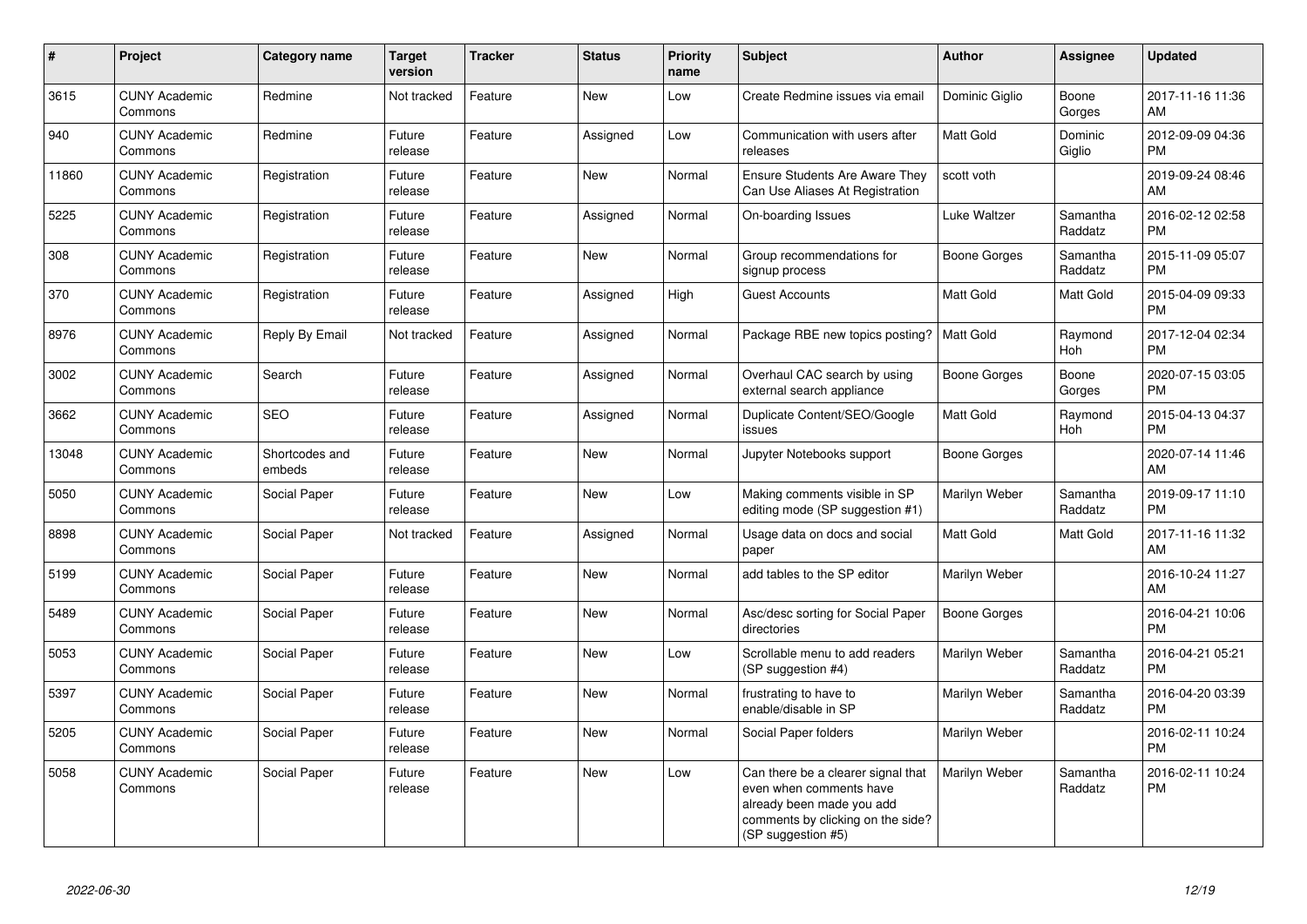| $\#$  | Project                         | Category name            | <b>Target</b><br>version | Tracker | <b>Status</b>        | <b>Priority</b><br>name | <b>Subject</b>                                                        | <b>Author</b>           | Assignee            | <b>Updated</b>                |
|-------|---------------------------------|--------------------------|--------------------------|---------|----------------------|-------------------------|-----------------------------------------------------------------------|-------------------------|---------------------|-------------------------------|
| 5052  | <b>CUNY Academic</b><br>Commons | Social Paper             | Future<br>release        | Feature | <b>New</b>           | Low                     | Sentence by sentence or line by<br>line comments (SP suggestion #3)   | Marilyn Weber           | Boone<br>Gorges     | 2016-02-11 10:24<br><b>PM</b> |
| 6426  | <b>CUNY Academic</b><br>Commons | Spam/Spam<br>Prevention  | Future<br>release        | Feature | Assigned             | Normal                  | Force captcha on all comments?                                        | <b>Matt Gold</b>        | <b>Tahir Butt</b>   | 2016-10-24 02:06<br><b>PM</b> |
| 3090  | <b>CUNY Academic</b><br>Commons | Twitter page             | Future<br>release        | Feature | Assigned             | Normal                  | Prevent Retweets from showing<br>up on Commons twitter page           | <b>Matt Gold</b>        | <b>Tahir Butt</b>   | 2016-10-24 11:31<br>AM        |
| 5316  | <b>CUNY Academic</b><br>Commons | User Experience          | Future<br>release        | Feature | Assigned             | Normal                  | Prompt user email address<br>updates                                  | Matt Gold               | Stephen Real        | 2016-12-21 03:30<br><b>PM</b> |
| 3473  | <b>CUNY Academic</b><br>Commons | <b>User Experience</b>   | Future<br>release        | Feature | Assigned             | Normal                  | Commons profile: Add help info<br>about "Positions" replacing "title" | Keith Miyake            | Samantha<br>Raddatz | 2015-11-09 02:28<br><b>PM</b> |
| 10380 | <b>CUNY Academic</b><br>Commons | WordPress (misc)         | Future<br>release        | Feature | In Progress          | Normal                  | Remove blacklisted plugins                                            | Boone Gorges            |                     | 2022-04-26 12:00<br><b>PM</b> |
| 13835 | <b>CUNY Academic</b><br>Commons | WordPress (misc)         | Future<br>release        | Feature | New                  | Normal                  | Allow OneSearch widget to have<br>'CUNY' as campus                    | Boone Gorges            | Boone<br>Gorges     | 2021-11-19 12:39<br><b>PM</b> |
| 6332  | <b>CUNY Academic</b><br>Commons | WordPress (misc)         | Future<br>release        | Feature | <b>New</b>           | Normal                  | Allow uploaded files to be marked<br>as private in an ad hoc way      | Boone Gorges            |                     | 2016-10-17 11:41<br><b>PM</b> |
| 3657  | <b>CUNY Academic</b><br>Commons | WordPress (misc)         | Not tracked              | Feature | <b>New</b>           | Normal                  | Create alert for GC email<br>addresses                                | <b>Matt Gold</b>        | <b>Matt Gold</b>    | 2016-04-14 11:29<br><b>PM</b> |
| 1105  | <b>CUNY Academic</b><br>Commons | WordPress (misc)         | Future<br>release        | Feature | Assigned             | Normal                  | Rephrase Blog Privacy Options                                         | Matt Gold               | Samantha<br>Raddatz | 2015-11-09 06:19<br><b>PM</b> |
| 365   | <b>CUNY Academic</b><br>Commons | WordPress (misc)         | Future<br>release        | Feature | Assigned             | Normal                  | <b>Create Mouseover Tooltips</b><br>throughout Site                   | Matt Gold               | Chris Stein         | 2015-11-09 06:18<br><b>PM</b> |
| 287   | <b>CUNY Academic</b><br>Commons | WordPress (misc)         | Future<br>release        | Feature | Assigned             | Normal                  | Create troubleshooting tool for<br>account sign-up                    | <b>Matt Gold</b>        | Boone<br>Gorges     | 2015-11-09 06:17<br><b>PM</b> |
| 3759  | <b>CUNY Academic</b><br>Commons | WordPress (misc)         | Future<br>release        | Feature | Assigned             | Normal                  | Review Interface for Adding Users<br>to Blogs                         | Matt Gold               | Boone<br>Gorges     | 2015-03-24 05:52<br><b>PM</b> |
| 1508  | <b>CUNY Academic</b><br>Commons | WordPress (misc)         | Future<br>release        | Feature | Assigned             | Normal                  | Share login cookies across<br>mapped domains                          | Boone Gorges            | Boone<br>Gorges     | 2012-07-02 12:12<br><b>PM</b> |
| 16314 | <b>CUNY Academic</b><br>Commons | <b>WordPress Plugins</b> |                          | Feature | <b>New</b>           | Normal                  | Install Multicollab plug-in?                                          | Raffi<br>Khatchadourian |                     | 2022-06-29 03:44<br><b>PM</b> |
| 12121 | <b>CUNY Academic</b><br>Commons | <b>WordPress Plugins</b> | 2.0.3                    | Feature | Reporter<br>Feedback | Normal                  | Embedding H5P Iframes on<br><b>Commons Site</b>                       | Laurie Hurson           | Boone<br>Gorges     | 2022-06-29 11:32<br>AM        |
| 9947  | <b>CUNY Academic</b><br>Commons | <b>WordPress Plugins</b> | Future<br>release        | Feature | Reporter<br>Feedback | Normal                  | Install H5P quiz plugin                                               | <b>Matt Gold</b>        | Boone<br>Gorges     | 2018-09-11 11:01<br>AM        |
| 8498  | <b>CUNY Academic</b><br>Commons | <b>WordPress Plugins</b> | Future<br>release        | Feature | <b>New</b>           | Low                     | <b>Gravity Forms Email Users</b>                                      | Raffi<br>Khatchadourian | Matt Gold           | 2017-10-13 12:58<br><b>PM</b> |
| 497   | <b>CUNY Academic</b><br>Commons | <b>WordPress Plugins</b> | Future<br>release        | Feature | Assigned             | Normal                  | Drag and Drop Ordering on<br>Gallery Post Plugin                      | Matt Gold               | Ron Rennick         | 2015-11-09 06:18<br>PM        |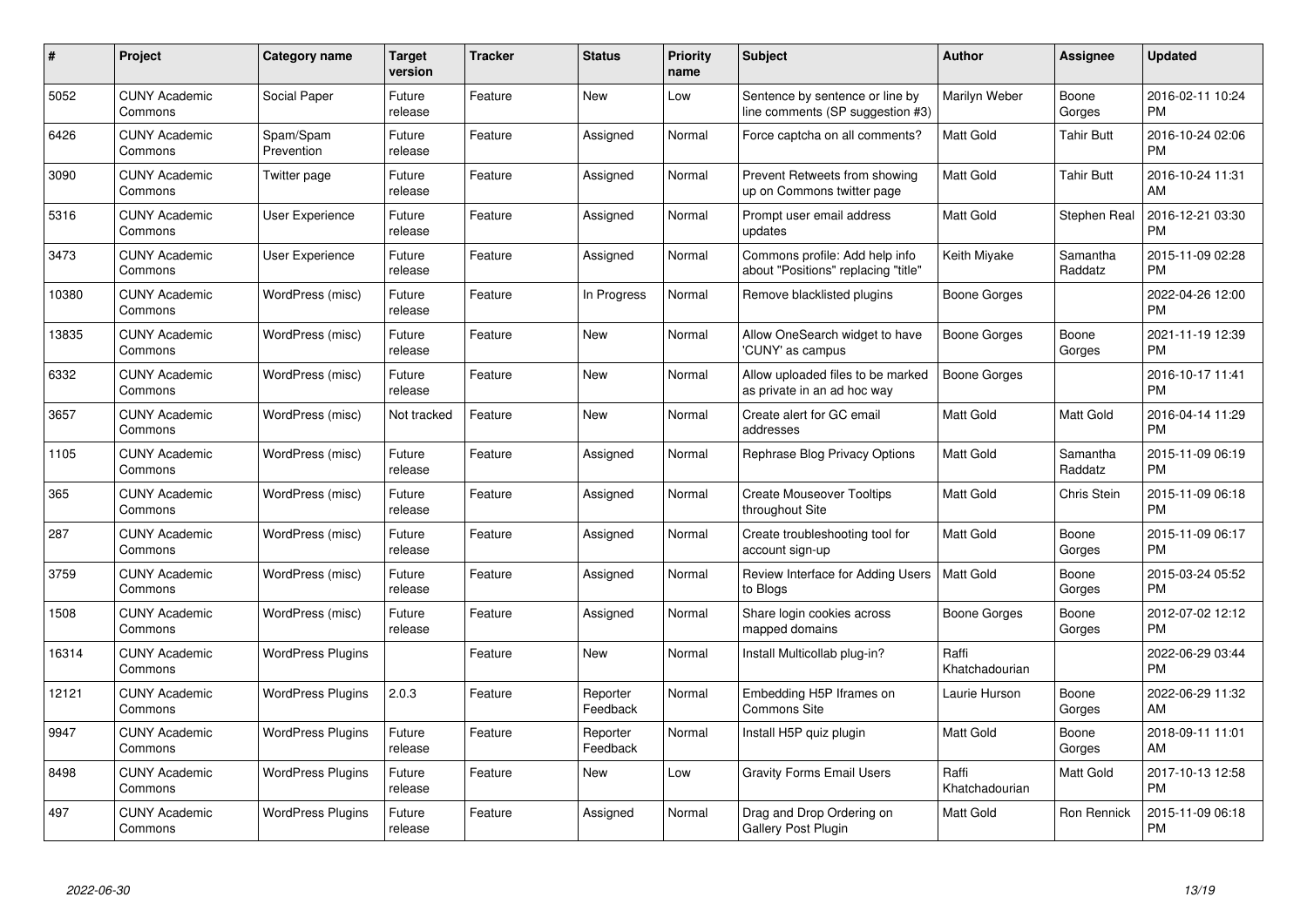| #     | Project                         | <b>Category name</b>     | <b>Target</b><br>version | <b>Tracker</b> | <b>Status</b>        | Priority<br>name | <b>Subject</b>                                                    | <b>Author</b>    | <b>Assignee</b>    | <b>Updated</b>                |
|-------|---------------------------------|--------------------------|--------------------------|----------------|----------------------|------------------|-------------------------------------------------------------------|------------------|--------------------|-------------------------------|
| 364   | <b>CUNY Academic</b><br>Commons | <b>WordPress Plugins</b> | Future<br>release        | Feature        | <b>New</b>           | Normal           | <b>Bulletin Board</b>                                             | <b>Matt Gold</b> |                    | 2015-01-05 08:50<br><b>PM</b> |
| 1562  | <b>CUNY Academic</b><br>Commons | <b>WordPress Plugins</b> | Future<br>release        | Feature        | Assigned             | Low              | Play with NYT Collaborative<br><b>Authoring Tool</b>              | <b>Matt Gold</b> | Boone<br>Gorges    | 2015-01-05 08:47<br><b>PM</b> |
| 658   | <b>CUNY Academic</b><br>Commons | <b>WordPress Plugins</b> | Future<br>release        | Feature        | Assigned             | Normal           | Rebulid Sitewide Tag Suggestion                                   | Matt Gold        | Boone<br>Gorges    | 2015-01-05 08:47<br><b>PM</b> |
| 2223  | <b>CUNY Academic</b><br>Commons | <b>WordPress Plugins</b> | Future<br>release        | Feature        | Assigned             | Low              | Add Participad to the CUNY<br><b>Academic Commons</b>             | Matt Gold        | Boone<br>Gorges    | 2014-09-17 10:03<br><b>PM</b> |
| 8211  | <b>CUNY Academic</b><br>Commons | <b>WordPress Themes</b>  | Future<br>release        | Feature        | <b>New</b>           | Normal           | Theme Suggestions: Material<br>Design-Inspired Themes             | Margaret Galvan  | Margaret<br>Galvan | 2017-08-07 02:48<br><b>PM</b> |
| 412   | <b>CUNY Academic</b><br>Commons | <b>WordPress Themes</b>  | Future<br>release        | Feature        | Assigned             | Normal           | <b>Featured Themes</b>                                            | Matt Gold        | Dominic<br>Giglio  | 2015-01-05 08:44<br><b>PM</b> |
| 15169 | <b>CUNY Academic</b><br>Commons |                          | 2.0.3                    | Support        | Reporter<br>Feedback | Normal           | new Prelude website zipfiles for<br>custom theme and other files. | Marilyn Weber    |                    | 2022-06-29 11:32<br><b>AM</b> |
| 15655 | <b>CUNY Academic</b><br>Commons |                          | 2.0.3                    | Support        | Reporter<br>Feedback | Normal           | Event Aggregator plugin?                                          | Marilyn Weber    |                    | 2022-06-29 11:32<br>AM        |
| 16110 | <b>CUNY Academic</b><br>Commons |                          |                          | Support        | Reporter<br>Feedback | Normal           | remove Creative Commons<br>license from pages?                    | Marilyn Weber    | Raymond<br>Hoh     | 2022-05-17 06:11<br><b>PM</b> |
| 16099 | <b>CUNY Academic</b><br>Commons |                          |                          | Support        | Reporter<br>Feedback | Normal           | request for Newsletter Glue                                       | Marilyn Weber    |                    | 2022-05-13 12:14<br><b>PM</b> |
| 15685 | <b>CUNY Academic</b><br>Commons |                          |                          | Support        | New                  | High             | problem with chrome?                                              | Marilyn Weber    |                    | 2022-04-25 03:40<br><b>PM</b> |
| 15816 | <b>CUNY Academic</b><br>Commons |                          | Not tracked              | Support        | <b>New</b>           | Normal           | slow loading at SPS                                               | Marilyn Weber    |                    | 2022-04-05 01:26<br><b>PM</b> |
| 15565 | <b>CUNY Academic</b><br>Commons |                          |                          | Support        | <b>New</b>           | Normal           | Events - send updates to an email<br>listserv                     | Marilyn Weber    |                    | 2022-03-10 01:06<br><b>PM</b> |
| 15370 | <b>CUNY Academic</b><br>Commons |                          |                          | Support        | Reporter<br>Feedback | Normal           | All-in-One Event Calendar?                                        | Marilyn Weber    |                    | 2022-02-17 11:03<br>AM        |
| 15176 | <b>CUNY Academic</b><br>Commons |                          | Not tracked              | Support        | Reporter<br>Feedback | Normal           | Archiving Q Writing & Old<br>Wordpress Sites on the Commons       | Laurie Hurson    |                    | 2022-02-08 10:28<br>AM        |
| 15260 | <b>CUNY Academic</b><br>Commons |                          |                          | Support        | Reporter<br>Feedback | Normal           | Diacritical markings   European<br><b>Stages</b>                  | Marilyn Weber    |                    | 2022-02-04 08:16<br><b>AM</b> |
| 15045 | <b>CUNY Academic</b><br>Commons |                          |                          | Support        | New                  | Normal           | no result for KCeL in the search<br>box on the commons            | Marilyn Weber    |                    | 2021-12-10 11:29<br>AM        |
| 14900 | <b>CUNY Academic</b><br>Commons |                          | Not tracked              | Support        | Reporter<br>Feedback | Normal           | previous theme?                                                   | Marilyn Weber    |                    | 2021-10-25 10:31<br>AM        |
| 14842 | <b>CUNY Academic</b><br>Commons |                          | Not tracked              | Support        | Reporter<br>Feedback | Normal           | Question about widgets and block<br>editor                        | Gina Cherry      |                    | 2021-10-06 03:01<br>PM        |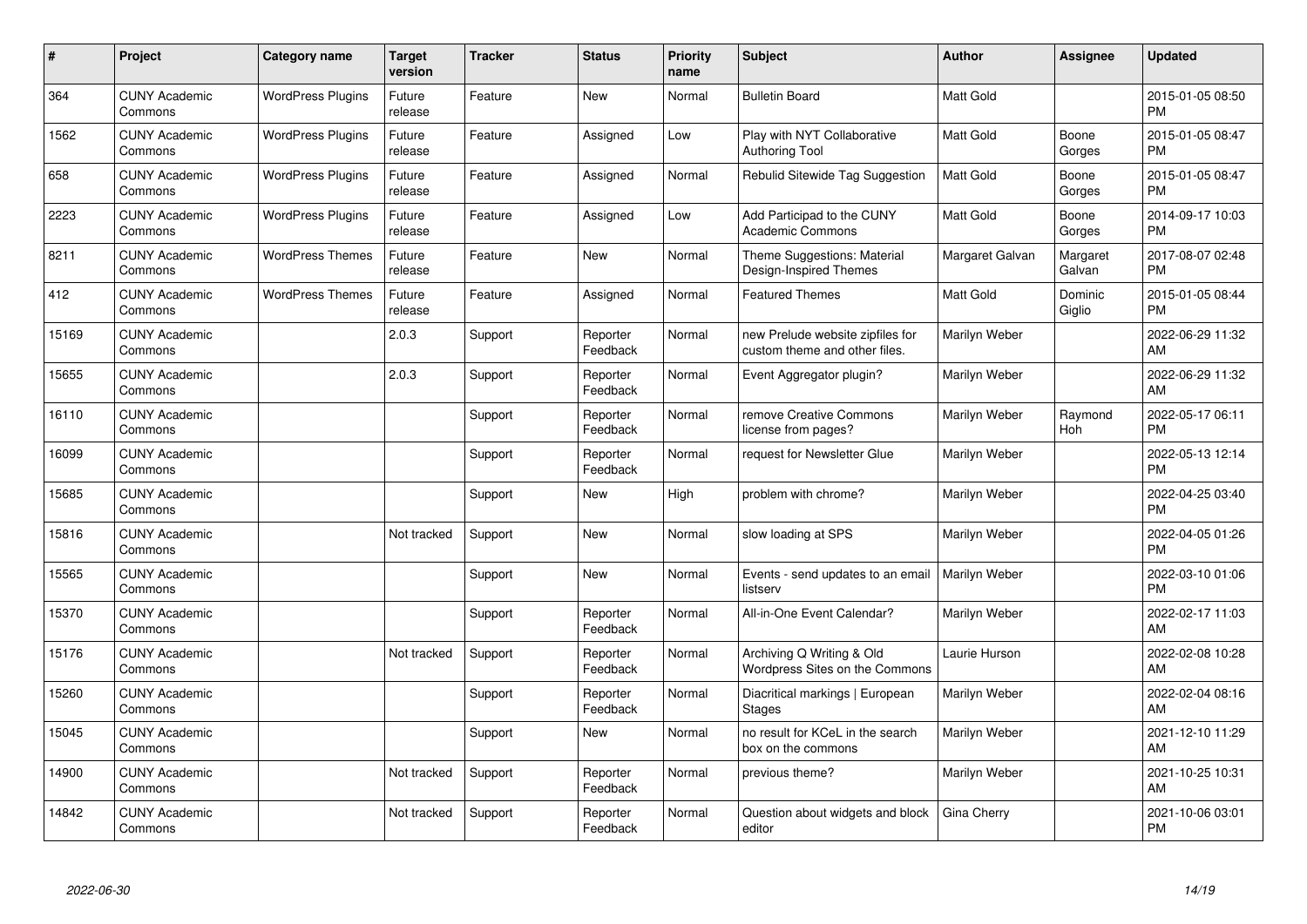| $\#$  | Project                         | <b>Category name</b> | <b>Target</b><br>version | <b>Tracker</b> | <b>Status</b>        | <b>Priority</b><br>name | <b>Subject</b>                                                   | <b>Author</b> | <b>Assignee</b> | <b>Updated</b>                |
|-------|---------------------------------|----------------------|--------------------------|----------------|----------------------|-------------------------|------------------------------------------------------------------|---------------|-----------------|-------------------------------|
| 14784 | <b>CUNY Academic</b><br>Commons |                      |                          | Support        | Reporter<br>Feedback | Normal                  | User report of logo problem when<br>using Customizer theme       | Marilyn Weber |                 | 2021-09-17 10:25<br>AM        |
| 14538 | <b>CUNY Academic</b><br>Commons |                      | Not tracked              | Support        | Reporter<br>Feedback | Normal                  | <b>Weebly To Commons</b>                                         | Laurie Hurson |                 | 2021-09-14 10:47<br>AM        |
| 14398 | <b>CUNY Academic</b><br>Commons |                      | Not tracked              | Support        | Reporter<br>Feedback | Normal                  | Events plug-in notification problem                              | Marilyn Weber |                 | 2021-05-11 11:21<br>AM        |
| 13286 | <b>CUNY Academic</b><br>Commons |                      | Not tracked              | Support        | <b>New</b>           | Normal                  | problem connecting with<br>WordPress app                         | Marilyn Weber | Raymond<br>Hoh  | 2020-09-08 11:16<br>AM        |
| 13255 | <b>CUNY Academic</b><br>Commons |                      | Not tracked              | Support        | Reporter<br>Feedback | Normal                  | Accessibility problems                                           | Marilyn Weber |                 | 2020-09-01 05:48<br><b>PM</b> |
| 13034 | <b>CUNY Academic</b><br>Commons |                      | Not tracked              | Support        | Reporter<br>Feedback | Normal                  | a site is asking people to join the<br>Commons to get a download | Marilyn Weber |                 | 2020-07-12 07:23<br>AM        |
| 12484 | <b>CUNY Academic</b><br>Commons |                      | Not tracked              | Support        | Reporter<br>Feedback | Normal                  | Sign up Code for COIL Course<br>starting in March                | Laurie Hurson | Matt Gold       | 2020-03-02 02:26<br><b>PM</b> |
| 12352 | <b>CUNY Academic</b><br>Commons |                      | Not tracked              | Support        | New                  | Normal                  | "posts list" page builder block<br>option                        | Marilyn Weber |                 | 2020-02-03 01:29<br><b>PM</b> |
| 12328 | <b>CUNY Academic</b><br>Commons |                      | Not tracked              | Support        | New                  | Normal                  | Sign up Code for Non-CUNY<br>Faculty                             | Laurie Hurson |                 | 2020-01-28 10:25<br>AM        |
| 12004 | <b>CUNY Academic</b><br>Commons |                      | Not tracked              | Support        | Reporter<br>Feedback | Normal                  | Notifications for spam blog<br>comments                          | Gina Cherry   | Raymond<br>Hoh  | 2019-11-01 12:05<br><b>PM</b> |
| 11519 | <b>CUNY Academic</b><br>Commons |                      | Not tracked              | Support        | Assigned             | Normal                  | comment option not appearing                                     | Marilyn Weber |                 | 2019-09-24 10:28<br>AM        |
| 11848 | <b>CUNY Academic</b><br>Commons |                      | Not tracked              | Support        | Hold                 | Normal                  | a Dean of Faculty wants to share<br>a large file                 | Marilyn Weber |                 | 2019-09-24 08:44<br>AM        |
| 11787 | <b>CUNY Academic</b><br>Commons |                      | Not tracked              | Support        | Reporter<br>Feedback | Normal                  | automated comments notifications<br>on ZenDesk                   | Marilyn Weber |                 | 2019-08-26 06:18<br><b>PM</b> |
| 11771 | <b>CUNY Academic</b><br>Commons |                      | Not tracked              | Support        | Reporter<br>Feedback | Normal                  | post displays in sections                                        | Marilyn Weber |                 | 2019-08-20 10:34<br>AM        |
| 11509 | <b>CUNY Academic</b><br>Commons |                      | Not tracked              | Support        | Reporter<br>Feedback | Normal                  | deleted Page causing a Menu<br>problem?                          | Marilyn Weber |                 | 2019-06-04 09:54<br>AM        |
| 11149 | <b>CUNY Academic</b><br>Commons |                      | Not tracked              | Support        | Reporter<br>Feedback | Normal                  | comments getting blocked                                         | Marilyn Weber | Raymond<br>Hoh  | 2019-03-26 11:40<br>AM        |
| 10657 | <b>CUNY Academic</b><br>Commons |                      | Not tracked              | Support        | Reporter<br>Feedback | Normal                  | child theme problems                                             | Marilyn Weber |                 | 2018-11-08 01:19<br><b>PM</b> |
| 8607  | <b>CUNY Academic</b><br>Commons |                      | Not tracked              | Support        | New                  | Normal                  | Paypal?                                                          | Marilyn Weber | Matt Gold       | 2018-05-15 01:37<br><b>PM</b> |
| 9207  | <b>CUNY Academic</b><br>Commons |                      | Future<br>release        | Support        | Reporter<br>Feedback | Normal                  | display dashboards made in<br>Tableau?                           | Marilyn Weber | Boone<br>Gorges | 2018-04-10 10:42<br>AM        |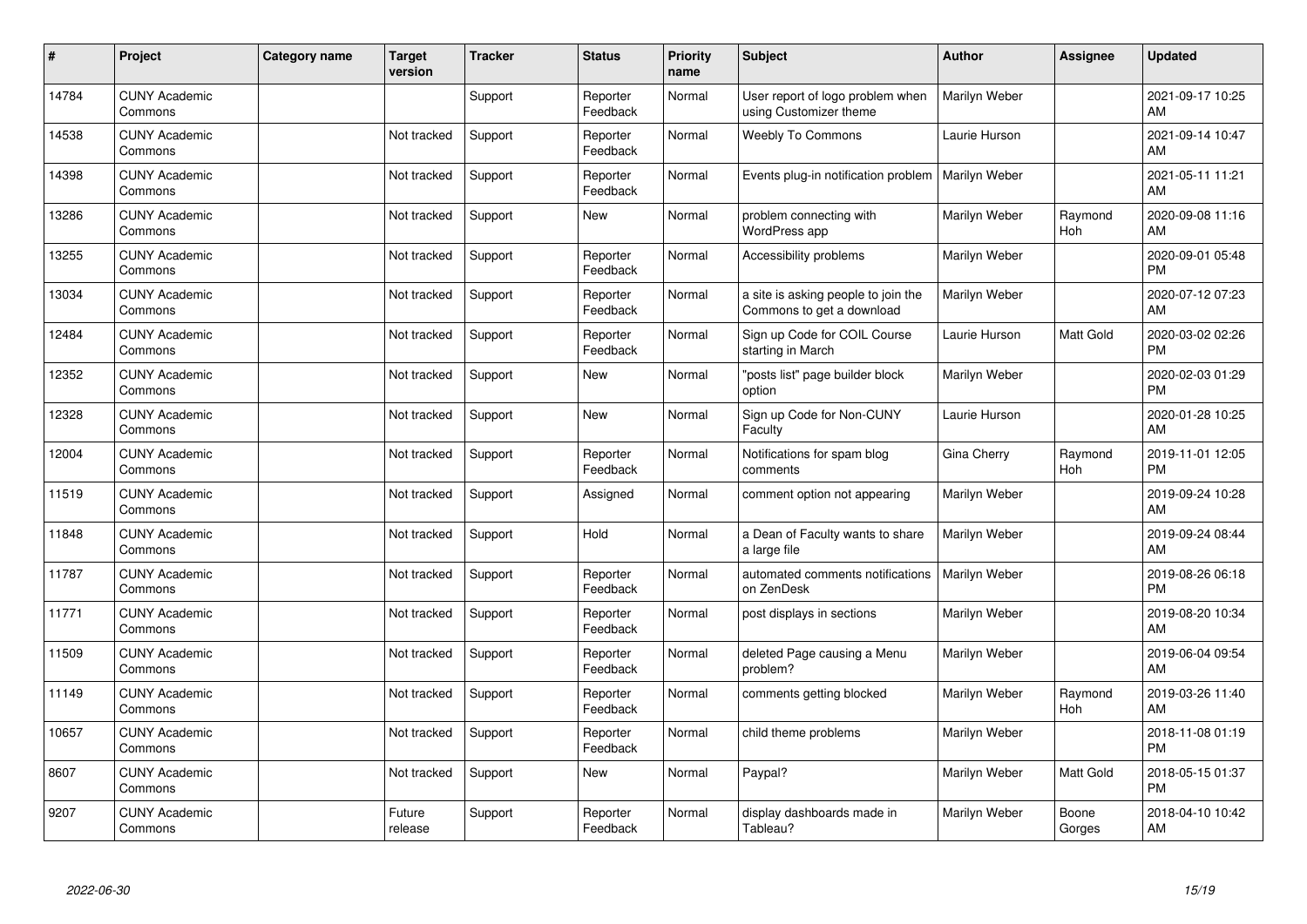| #     | Project                         | Category name             | <b>Target</b><br>version | <b>Tracker</b> | <b>Status</b>        | Priority<br>name | <b>Subject</b>                                                    | <b>Author</b>         | <b>Assignee</b>  | <b>Updated</b>                |
|-------|---------------------------------|---------------------------|--------------------------|----------------|----------------------|------------------|-------------------------------------------------------------------|-----------------------|------------------|-------------------------------|
| 10839 | <b>CUNY Academic</b><br>Commons | About page                | Not tracked              | Support        | <b>New</b>           | Normal           | <b>Mission Statement Needs</b><br>Revision                        | scott voth            | <b>Matt Gold</b> | 2018-12-26 10:58<br>AM        |
| 4070  | <b>CUNY Academic</b><br>Commons | Analytics                 | Not tracked              | Support        | Assigned             | Normal           | Request for JITP site analytics                                   | <b>Matt Gold</b>      | Seth Persons     | 2016-02-23 03:09<br><b>PM</b> |
| 12350 | <b>CUNY Academic</b><br>Commons | <b>Blogs (BuddyPress)</b> | Not tracked              | Support        | Reporter<br>Feedback | Normal           | URL creation problem                                              | Marilyn Weber         |                  | 2020-02-03 11:27<br>AM        |
| 14994 | <b>CUNY Academic</b><br>Commons | cdev.gc.cuny.edu          | Not tracked              | Support        | In Progress          | Normal           | Clear Cache on CDEV                                               | scott voth            | Raymond<br>Hoh   | 2021-12-07 03:51<br><b>PM</b> |
| 11493 | <b>CUNY Academic</b><br>Commons | Domain Mapping            | Not tracked              | Support        | Reporter<br>Feedback | Normal           | Domain Mapping Request - Talia<br>Schaffer                        | scott voth            | Matt Gold        | 2019-08-06 08:39<br>AM        |
| 10982 | <b>CUNY Academic</b><br>Commons | Domain Mapping            | Not tracked              | Support        | Reporter<br>Feedback | Normal           | <b>CNAME</b> question                                             | scott voth            |                  | 2019-01-22 04:29<br><b>PM</b> |
| 11883 | <b>CUNY Academic</b><br>Commons | Help/Codex                | Not tracked              | Support        | New                  | Normal           | Need Embedding Help Page<br>Update (Tableau)                      | Anthony Wheeler       | scott voth       | 2019-09-24 08:49<br>AM        |
| 12382 | <b>CUNY Academic</b><br>Commons | Membership                | Not tracked              | Support        | New                  | Normal           | Email request change                                              | Marilyn Weber         | Marilyn<br>Weber | 2020-02-06 12:56<br><b>PM</b> |
| 11496 | <b>CUNY Academic</b><br>Commons | <b>Public Portfolio</b>   | 1.15.2                   | Support        | New                  | Normal           | Replace Twitter Icon on Member<br>Portfolio page                  | scott voth            | Boone<br>Gorges  | 2019-06-06 01:03<br><b>PM</b> |
| 12247 | <b>CUNY Academic</b><br>Commons | Publicity                 | Not tracked              | Support        | New                  | Normal           | <b>Screenshot of First Commons</b><br>Homepage                    | scott voth            | scott voth       | 2020-01-14 12:08<br><b>PM</b> |
| 10273 | <b>CUNY Academic</b><br>Commons | Registration              | Not tracked              | Support        | Reporter<br>Feedback | Normal           | users combining CF and campus<br>address                          | Marilyn Weber         |                  | 2019-09-18 10:58<br>AM        |
| 9729  | <b>CUNY Academic</b><br>Commons | SEO                       | Not tracked              | Support        | New                  | Normal           | 503 Errors showing on<br>newlaborforum.cuny.edu                   | Diane Krauthamer      | Raymond<br>Hoh   | 2018-05-22 04:48<br><b>PM</b> |
| 13975 | <b>CUNY Academic</b><br>Commons | Social Paper              | Not tracked              | Support        | Reporter<br>Feedback | Normal           | can't approve comments on Social<br>Paper paper                   | Marilyn Weber         |                  | 2021-02-12 09:33<br>AM        |
| 9941  | <b>CUNY Academic</b><br>Commons | Wiki                      | Not tracked              | Support        | Assigned             | Normal           | Wiki functionality                                                | <b>Matt Gold</b>      | Boone<br>Gorges  | 2018-06-26 10:57<br>AM        |
| 11386 | <b>CUNY Academic</b><br>Commons | WordPress - Media         | Not tracked              | Support        | Reporter<br>Feedback | Normal           | disappearing images                                               | scott voth            | Boone<br>Gorges  | 2019-05-14 10:32<br>AM        |
| 11449 | <b>CUNY Academic</b><br>Commons | WordPress - Media         | Not tracked              | Support        | Reporter<br>Feedback | Normal           | Cloning Media Library for JITP<br>from Staging to Production Site | <b>Patrick DeDauw</b> | Boone<br>Gorges  | 2019-05-13 12:00<br><b>PM</b> |
| 15767 | <b>CUNY Academic</b><br>Commons | WordPress (misc)          |                          | Support        | New                  | Normal           | Site loading slowly                                               | scott voth            | Boone<br>Gorges  | 2022-04-04 08:56<br><b>PM</b> |
| 14983 | <b>CUNY Academic</b><br>Commons | WordPress (misc)          | Not tracked              | Support        | Reporter<br>Feedback | Normal           | "Read More" tag not working                                       | Rebecca Krisel        | Raymond<br>Hoh   | 2021-11-23 01:17<br><b>PM</b> |
| 14074 | CUNY Academic<br>Commons        | WordPress (misc)          | Not tracked              | Support        | Reporter<br>Feedback | Normal           | page password protection problem                                  | Marilyn Weber         |                  | 2021-03-02 11:03<br>AM        |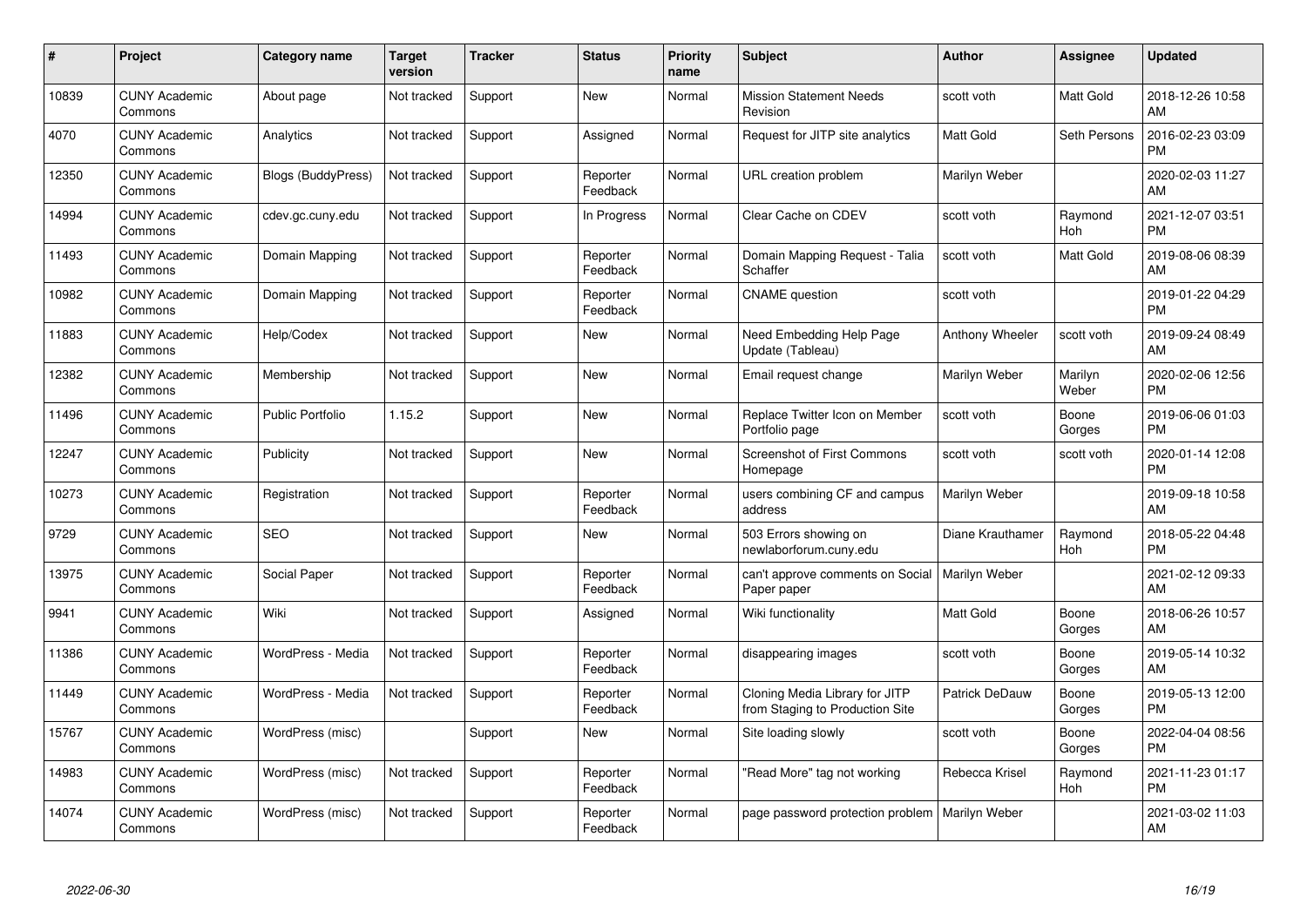| $\pmb{\#}$ | <b>Project</b>                  | <b>Category name</b>     | <b>Target</b><br>version | <b>Tracker</b> | <b>Status</b>        | <b>Priority</b><br>name | <b>Subject</b>                                                                            | <b>Author</b>    | Assignee            | <b>Updated</b>                |
|------------|---------------------------------|--------------------------|--------------------------|----------------|----------------------|-------------------------|-------------------------------------------------------------------------------------------|------------------|---------------------|-------------------------------|
| 11624      | <b>CUNY Academic</b><br>Commons | WordPress (misc)         | Not tracked              | Support        | New                  | Normal                  | Change pages into posts or swap<br>database for a Commons site?                           | Stephen Klein    | Raymond<br>Hoh      | 2019-07-09 11:04<br>AM        |
| 636        | <b>CUNY Academic</b><br>Commons | WordPress (misc)         | Not tracked              | Support        | Assigned             | Normal                  | Create Lynda.com-like Table of<br><b>Contents for Prospective Tutorial</b><br>Screencasts | Matt Gold        | scott voth          | 2016-02-23 03:12<br><b>PM</b> |
| 2175       | <b>CUNY Academic</b><br>Commons | WordPress (misc)         | Not tracked              | Support        | Assigned             | Normal                  | Subscibe 2 vs. Jetpack<br>subscription options                                            | local admin      | <b>Matt Gold</b>    | 2016-01-26 04:58<br><b>PM</b> |
| 13946      | <b>CUNY Academic</b><br>Commons | <b>WordPress Plugins</b> | 2.1.0                    | Support        | Assigned             | Normal                  | <b>Custom Embed handler For</b><br>OneDrive files                                         | scott voth       | Raymond<br>Hoh      | 2022-05-26 10:46<br>AM        |
| 12741      | <b>CUNY Academic</b><br>Commons | <b>WordPress Plugins</b> | Not tracked              | Support        | Reporter<br>Feedback | Normal                  | Tableau Public Viz Block                                                                  | Marilyn Weber    | Raymond<br>Hoh      | 2020-05-12 11:00<br>AM        |
| 11788      | <b>CUNY Academic</b><br>Commons | <b>WordPress Plugins</b> | Future<br>release        | Support        | Reporter<br>Feedback | Normal                  | Plugin Request - Browse Aloud                                                             | scott voth       |                     | 2019-09-24 08:42<br>AM        |
| 11545      | <b>CUNY Academic</b><br>Commons | <b>WordPress Plugins</b> | Not tracked              | Support        | <b>New</b>           | Normal                  | Twitter searches in WordPress                                                             | Gina Cherry      | Matt Gold           | 2019-09-23 01:03<br><b>PM</b> |
| 9211       | <b>CUNY Academic</b><br>Commons | <b>WordPress Plugins</b> | Future<br>release        | Support        | Reporter<br>Feedback | Normal                  | Auto-Role Setting in Forum Plugin<br>Causing Some Confusion                               | Luke Waltzer     | Boone<br>Gorges     | 2018-03-13 11:44<br>AM        |
| 5826       | <b>CUNY Academic</b><br>Commons | <b>WordPress Plugins</b> | Future<br>release        | Support        | Reporter<br>Feedback | Normal                  | <b>Remove Subscription Options</b><br>plugin from directory                               | Sarah Morgano    | Sarah<br>Morgano    | 2016-10-21 04:14<br><b>PM</b> |
| 14911      | <b>CUNY Academic</b><br>Commons | <b>WordPress Themes</b>  | Not tracked              | Support        | <b>New</b>           | Normal                  | Twentytwentyone theme                                                                     | Marilyn Weber    |                     | 2021-10-28 10:37<br>AM        |
| 3492       | <b>CUNY Academic</b><br>Commons | <b>WordPress Themes</b>  | Future<br>release        | Support        | Assigned             | Normal                  | Add CBOX theme to the<br>Commons                                                          | scott voth       | Raymond<br>Hoh      | 2014-10-08 05:55<br><b>PM</b> |
| 4986       | <b>CUNY Academic</b><br>Commons | ZenDesk                  | Not tracked              | Support        | Assigned             | Normal                  | Prepare documentation for<br>Zendesk re web widget                                        | <b>Matt Gold</b> | Samantha<br>Raddatz | 2016-02-25 03:09<br><b>PM</b> |
| 2666       | <b>CUNY Academic</b><br>Commons | About page               | Not tracked              | Documentation  | Assigned             | Normal                  | <b>Update About Text</b>                                                                  | Chris Stein      | Luke Waltzer        | 2016-03-04 11:19<br>AM        |
| 3524       | <b>CUNY Academic</b><br>Commons | Documentation            | Not tracked              | Documentation  | Assigned             | Normal                  | Post describing all you can do<br>when starting up a new blog/group                       | Matt Gold        | scott voth          | 2014-10-04 12:56<br><b>PM</b> |
| 12392      | <b>CUNY Academic</b><br>Commons | Help/Codex               | Not tracked              | Documentation  | New                  | Normal                  | <b>Updates to Common Commons</b><br>Questions on Help Page                                | scott voth       | Margaret<br>Galvan  | 2020-02-11 10:53<br>AM        |
| 3565       | <b>CUNY Academic</b><br>Commons | My Commons               | Not tracked              | Documentation  | <b>New</b>           | Normal                  | Load Newest inconsistencies                                                               | Chris Stein      | scott voth          | 2015-11-09 01:16<br><b>PM</b> |
| 8666       | <b>CUNY Academic</b><br>Commons | Teaching                 | Not tracked              | Documentation  | Assigned             | Normal                  | Create Teaching on the Commons   Matt Gold<br>Resource Page                               |                  | Laurie Hurson       | 2019-09-23 03:16<br><b>PM</b> |
| 9015       | <b>CUNY Academic</b><br>Commons | Groups (misc)            | Not tracked              | Outreach       | Assigned             | Normal                  | Email group admins the email<br>addresses of their groups                                 | Matt Gold        | Matt Gold           | 2018-01-02 09:54<br>AM        |
| 3369       | <b>CUNY Academic</b><br>Commons | Reply By Email           | Not tracked              | Outreach       | Hold                 | Normal                  | Release reply by email to WP<br>plugin directory                                          | <b>Matt Gold</b> | Raymond<br>Hoh      | 2016-03-01 12:46<br><b>PM</b> |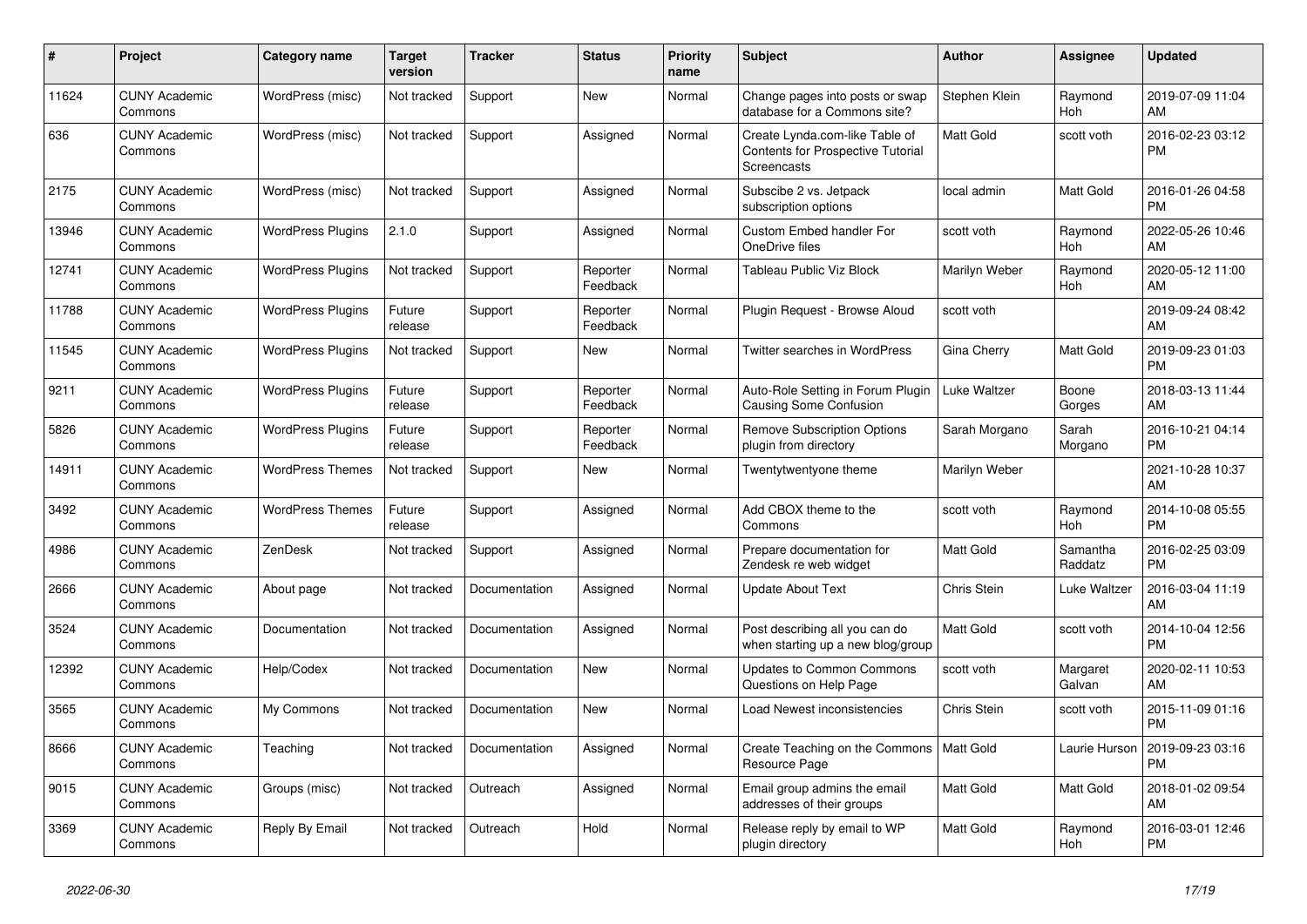| #     | Project                         | <b>Category name</b>   | <b>Target</b><br>version | <b>Tracker</b> | <b>Status</b>        | <b>Priority</b><br>name | <b>Subject</b>                                                                       | <b>Author</b>    | <b>Assignee</b>     | <b>Updated</b>                |
|-------|---------------------------------|------------------------|--------------------------|----------------|----------------------|-------------------------|--------------------------------------------------------------------------------------|------------------|---------------------|-------------------------------|
| 14504 | <b>CUNY Academic</b><br>Commons |                        | Not tracked              | Publicity      | Reporter<br>Feedback | Normal                  | Adding showcases to home page<br>menu                                                | Laurie Hurson    | Boone<br>Gorges     | 2022-01-19 03:26<br><b>PM</b> |
| 14475 | <b>CUNY Academic</b><br>Commons |                        | Not tracked              | Publicity      | New                  | Normal                  | <b>OER Showcase Page</b>                                                             | Laurie Hurson    | Laurie Hurson       | 2021-09-14 10:46<br>AM        |
| 11393 | <b>CUNY Academic</b><br>Commons |                        | Not tracked              | Publicity      | <b>New</b>           | Normal                  | After 1.15 release, ceate a hero<br>slide and post about adding a site<br>to a group | scott voth       | Patrick<br>Sweeney  | 2019-05-14 10:32<br>AM        |
| 6665  | <b>CUNY Academic</b><br>Commons |                        | Not tracked              | Publicity      | New                  | Normal                  | Dead Link in 1.10 announcement<br>post                                               | Paige Dupont     | Stephen Real        | 2016-12-01 03:11<br><b>PM</b> |
| 5298  | <b>CUNY Academic</b><br>Commons |                        | Not tracked              | Publicity      | New                  | Normal                  | Survey Pop-Up Text                                                                   | Samantha Raddatz | Samantha<br>Raddatz | 2016-03-22 12:27<br><b>PM</b> |
| 2612  | <b>CUNY Academic</b><br>Commons |                        | Not tracked              | Publicity      | Assigned             | Normal                  | Pinterest site for the Commons                                                       | local admin      | Sarah<br>Morgano    | 2016-03-04 11:19<br>AM        |
| 6014  | <b>CUNY Academic</b><br>Commons | Publicity              | Future<br>release        | Publicity      | Reporter<br>Feedback | Normal                  | Google search listing                                                                | Matt Gold        | Boone<br>Gorges     | 2016-09-21 03:48<br><b>PM</b> |
| 3510  | <b>CUNY Academic</b><br>Commons | Publicity              | 1.7                      | Publicity      | Assigned             | Normal                  | Post on the News Blog re: 'My<br>Commons'                                            | Micki Kaufman    | Sarah<br>Morgano    | 2014-10-15 11:18<br><b>AM</b> |
| 3511  | <b>CUNY Academic</b><br>Commons | Publicity              | 1.7                      | Publicity      | Assigned             | Normal                  | Social media for 1.7                                                                 | Micki Kaufman    | Sarah<br>Morgano    | 2014-10-14 03:32<br><b>PM</b> |
| 3509  | <b>CUNY Academic</b><br>Commons | Publicity              | 1.7                      | Publicity      | New                  | Normal                  | Create 1.7 digital signage imagery                                                   | Micki Kaufman    | Marilyn<br>Weber    | 2014-10-01 12:40<br><b>PM</b> |
| 3506  | <b>CUNY Academic</b><br>Commons | Publicity              | 1.7                      | Publicity      | New                  | Normal                  | Prepare 1.7 email messaging                                                          | Micki Kaufman    | Micki<br>Kaufman    | 2014-10-01 12:36<br><b>PM</b> |
| 4235  | <b>CUNY Academic</b><br>Commons |                        | Not tracked              | Design/UX      | Assigned             | Normal                  | Explore user experience around<br>comments on forum topics vs docs                   | <b>Matt Gold</b> | Samantha<br>Raddatz | 2015-07-21 10:23<br>AM        |
| 15210 | <b>CUNY Academic</b><br>Commons | Analytics              | Not tracked              | Design/UX      | New                  | Normal                  | Google Analytics improvements                                                        | Colin McDonald   | Boone<br>Gorges     | 2022-05-24 10:47<br>AM        |
| 7624  | <b>CUNY Academic</b><br>Commons | BuddyPress (misc)      | Future<br>release        | Design/UX      | New                  | Normal                  | <b>BP Notifications</b>                                                              | Luke Waltzer     | Paige Dupont        | 2017-02-08 10:43<br><b>PM</b> |
| 4226  | <b>CUNY Academic</b><br>Commons | <b>BuddyPress Docs</b> | Future<br>release        | Design/UX      | New                  | Normal                  | Add option to connect a Doc with<br>a Group                                          | Samantha Raddatz | Samantha<br>Raddatz | 2015-09-09 04:08<br><b>PM</b> |
| 4027  | <b>CUNY Academic</b><br>Commons | Commons In A Box       | Not tracked              | Design/UX      | Assigned             | Normal                  | Usability review of CBOX update<br>procedures                                        | <b>Matt Gold</b> | Samantha<br>Raddatz | 2015-05-11 06:36<br><b>PM</b> |
| 10439 | <b>CUNY Academic</b><br>Commons | Design                 | 2.1.0                    | Design/UX      | <b>New</b>           | Normal                  | Create Style Guide for Commons                                                       | Sonja Leix       | Sara Cannon         | 2022-06-28 01:43<br><b>PM</b> |
| 860   | <b>CUNY Academic</b><br>Commons | Design                 | Future<br>release        | Design/UX      | Assigned             | Normal                  | <b>Standardize Button Treatment</b><br>Across the Commons                            | Chris Stein      | Chris Stein         | 2014-05-01 09:45<br>AM        |
| 4225  | <b>CUNY Academic</b><br>Commons | DiRT Integration       | Future<br>release        | Design/UX      | <b>New</b>           | Normal                  | Add information to DIRT page (in<br>Create a Group)                                  | Samantha Raddatz | Matt Gold           | 2015-06-26 03:14<br><b>PM</b> |